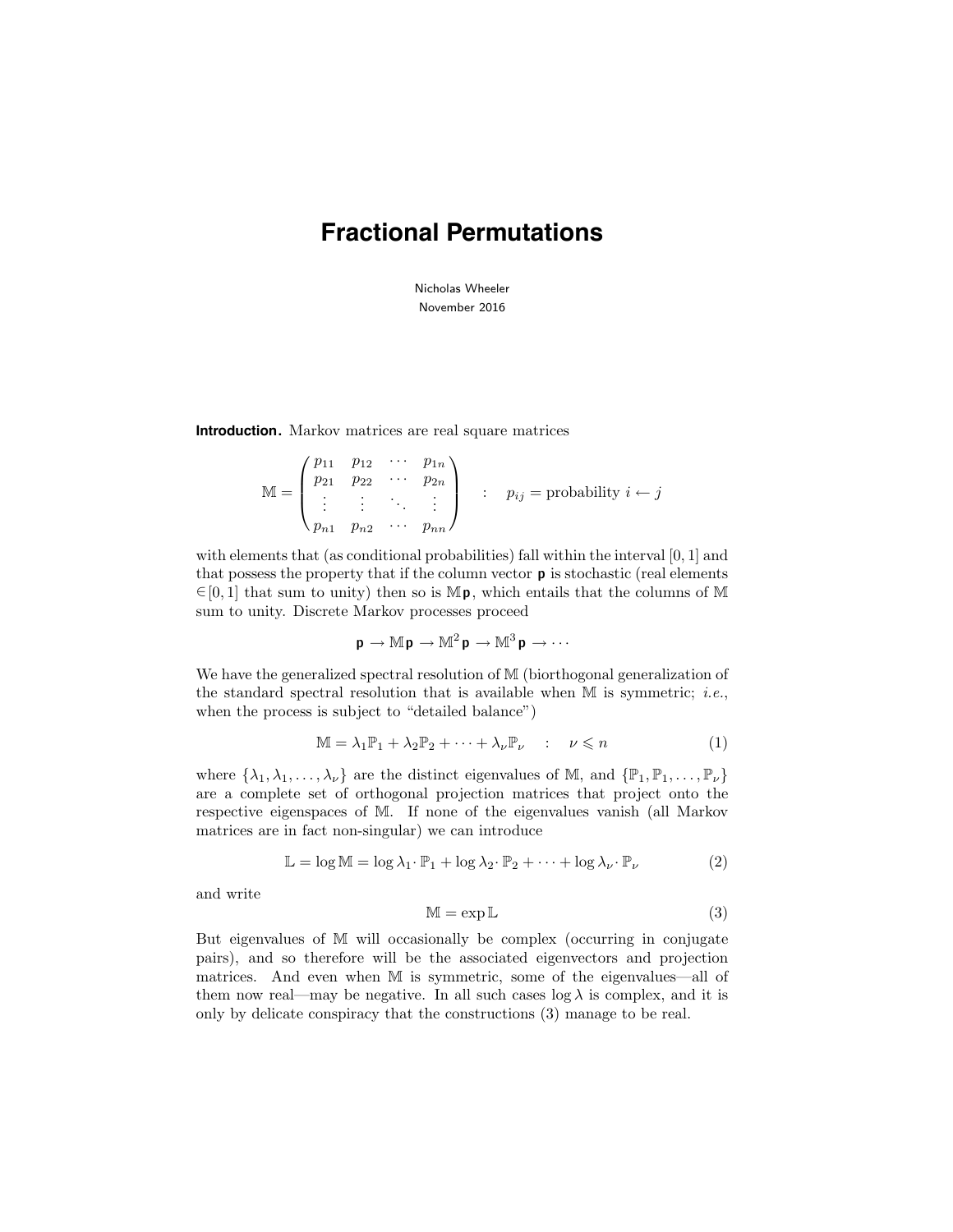By natural generalization of (3) we have

 $M(t) = \exp\{tL\}$  : t to be thought of as "time" (4)

which gives back the real matrices  $\mathbb{M}^t$  at positive integral values of t, and at non-integral times provides a continuous interpolation between those integral powers of M. But at non-integral times  $\mathbb{M}(t)$  will in general (*i.e.*, except when all eigenvalues of M are positive real numbers) be complex, with the consequence that the vectors  $\mathbf{p}(t) = \mathbb{M}(t)\mathbf{p}$  are not interpretable as stochastic vectors.

We note in passing that the set of all Markov matrices (of given dimension) is multiplicatively closed (yet not a group, because  $\mathbb{M}^{-1}$  is generally not Markovian: it has elements of the wrong sign, and/or that fall outside of  $[0, 1]$ . From

$$
M(t+\tau) = (I + \tau L) \cdot M(t)
$$

we see that  $M(t)$  and  $M(t + \tau)$  (here  $\tau = \delta t$  is infinitesimal) will both be Markovian if and only if  $\mathbb L$  is a "Kirchhoff" matrix (real, with columns that sum to zero), but must in general expect L to be a "complex Kirchhoff " matrix.

Permutation matrices  $\mathbb P$  are Markov matrices endowed with the special property that all elements are either 1 or 0, which requires that a solitary 1 appears in every row and column. Let  $\{\mathcal{P}\}\$  refer to the set of all permutations of n symbols/objects. The set  $\{\mathcal{P}\}\$  has n! elements, of which one is the identity permutation I, and is closed under composition, from which it follows that for every individual P there is a  $\mu$  such that  $\mathcal{P}^{\mu} = \mathcal{I}$ :  $\{\mathcal{P}\}\$ is a group, every element of which is cyclic, with  $\mathcal{P}^{-1} = \mathcal{P}^{\mu-1}$ . Properties of the group generated by any individual P follow from those of its cyclic subgroups; in particular, the period of P is the least common multiple of the periods of its subgroups. All of which is reflected in properties of the set  $\{\mathbb{P}\}\$  of  $n \times n$  matrix representations of  $\{\mathcal{P}\}\$ , which follow from properties of the cyclic permutation matrices

$$
\mathbb{C}_2 = \begin{pmatrix} 0 & 1 \\ 1 & 0 \end{pmatrix}, \quad \mathbb{C}_3 = \begin{pmatrix} 0 & 0 & 1 \\ 1 & 0 & 0 \\ 0 & 1 & 0 \end{pmatrix}, \quad \mathbb{C}_4 = \begin{pmatrix} 0 & 0 & 0 & 1 \\ 1 & 0 & 0 & 0 \\ 0 & 1 & 0 & 0 \\ 0 & 0 & 1 & 0 \end{pmatrix}, \quad \ldots
$$

that one can use to construct matrices such as

$$
\begin{pmatrix} \mathbb{C}_2 & \mathbb{O} \\ \mathbb{O} & \mathbb{C}_3 \end{pmatrix}
$$
,  $\mathbb{C}_2 \otimes \mathbb{C}_3 = \begin{pmatrix} \mathbb{O} & \mathbb{C}_3 \\ \mathbb{C}_3 & \mathbb{O} \end{pmatrix}$ , etc.

My objective will be to construct matrices  $\mathbb{C}_n(t)$  that interpolate between the integral powers of such matrices. I begin by reviewing the essentials of the tool that supports the discussion.

**Generalized spectral decomposition.** Let X be an arbitrary (real or complex, singular or non-singular)  $n \times n$  matrix, let  $\{\lambda_1, \lambda_2, ..., \lambda_n\}$  be its (possibly degenerate) spectrum, and let  $\{|a_1\rangle, |a_2\rangle, \ldots, |a_n\rangle\}$  be an eigenbasis in the (generally complex) vector space  $\mathcal{V}_n$  (with normalization not assumed). From  $\{|a_i\rangle\}$  and their transposed conjugates  $\{|a_i|\}$  construct the hermitian matrix

$$
||h_{ij}|| \qquad \qquad ; \qquad h_{ij} = (a_i | a_j)
$$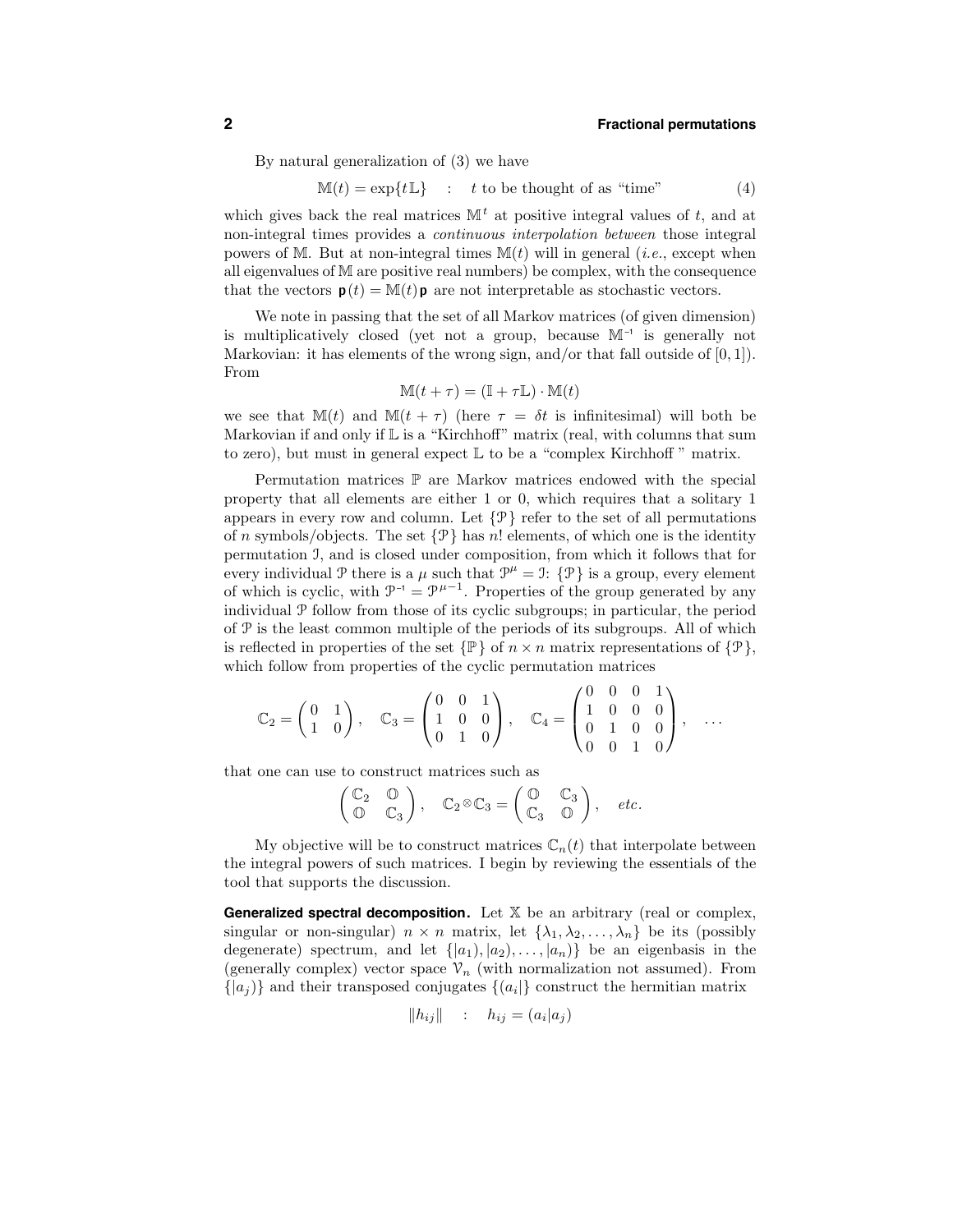# **Generalized spectral decomposition 3**

(which is non-singular by linear independence of the  $\{|a_j\rangle\}$ ) and its inverse

$$
\|h^{ij}\| \qquad \colon \quad h^{ik}h_{kj} = \delta^i_{\ j}
$$

The generic element  $|x\rangle \in \mathcal{V}_n$  can be developed

 $|x| = |a_i |x^j$ 

which gives

Therefore

$$
(a_k|x) = h_{kj}x^j
$$

$$
h^{ik}(a_k|x) = h^{ik}h_{kj}x^j = \delta^i_j x^j = x^i
$$

giving

$$
|x| = |a_i| h^{ik} (a_k | x) \quad : \quad \text{all } |x)
$$

from which we conclude that

$$
|a_i)g^{ij}(a_j|=\mathbb{I}
$$

Introduce now into  $\mathcal{V}_n$  a second (generally non-orthogonal) "reciprocal basis" with elements

$$
|A^j| = |a_i| h^{ij} \quad \text{similarly} \quad (A^i| = h^{ij}(a_j)
$$

which supply these alternative constructions of the unit matrix:

$$
|A^i)(a_i| = |A^i)h_{ij}(A^j| = |a_j)(A^j| = \mathbb{I}
$$

Moreover

$$
(Ai|aj) = gik(ak|aj) = gikgkj = \deltaij
$$

which is to say:

$$
|A^i) \perp \text{all } |a_j) \quad : \quad j \neq i
$$

The reciprocal bases  $\{|a_i\rangle\}$  and  $\{|A^j\rangle\}$  are said to be "biorthogonal."

Look now to the matrices

$$
\mathbb{P}_i = |a_i\rangle(A^i| \qquad \text{in summation on } i
$$

where the index placement on  $\mathbb{P}_i$  is merely conventional (intended to convey no transformation-theoretic meaning) and the notation  $\mathbb P$  is intended here to suggest not "permutation" but "projection." It follows from preceding remarks that the  $\{P_i\}$  comprise a complete set of orthogonal projection operators:

$$
\sum_{i} \mathbb{P}_{i} = \mathbb{I}
$$
  

$$
\mathbb{P}_{i} \mathbb{P}_{j} = |a_{i})(A^{i}|a_{j})(A^{j}| = |a_{i})\delta^{i}_{j}(A^{j}) = \begin{cases} \mathbb{P}_{i} & \colon i = j \\ \mathbb{O} & \colon i \neq j \end{cases}
$$

They project onto 1-spaces (rays); specifically

right action: 
$$
\mathbb{P}_i|x) = |a_i)x^i
$$
  
left action:  $(x|\mathbb{P}_i = x_i(A^i)$  : no summation on *i*

We now have

$$
\mathbb{X} = \mathbb{X} \mathbb{I}
$$
  
=  $\sum_{i} \mathbb{X} \mathbb{P}_{i}$   
=  $\sum_{i} \mathbb{X} |a_{i}| (A^{i}| = \sum_{i} \lambda_{i} |a_{i}) (A^{i}| = \sum_{i} \lambda_{i} \mathbb{P}_{i}$  (5)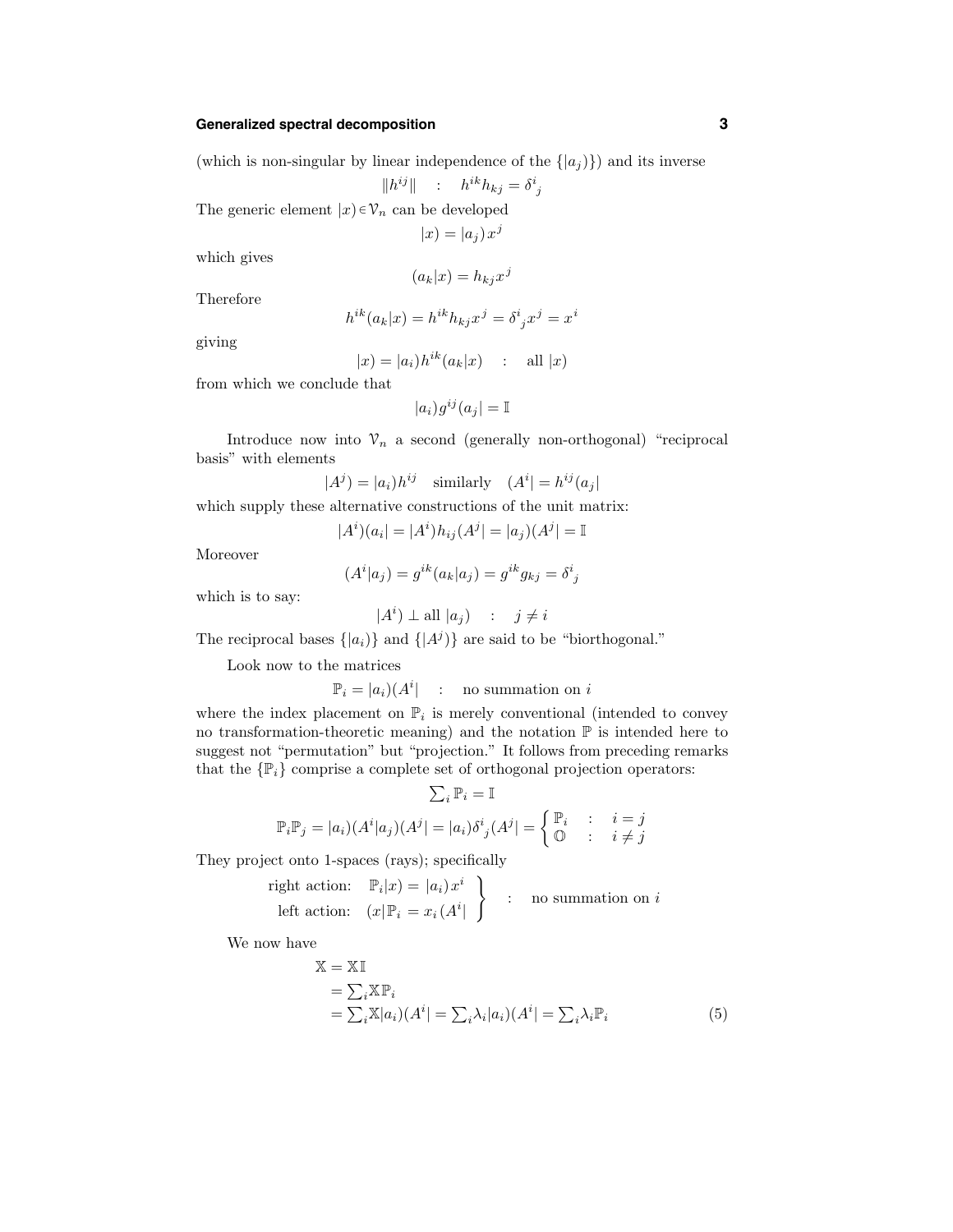which is the "generalized spectral representation" of X, and gives back the standard spectral representation in cases where the eigenvectors of X are orthogonal (and can be assumed to have been normalized).

More generally, let W be an *arbitrary*  $n \times n$  square matrix. We are in position now to write

$$
\mathbb{W} = \mathbb{I} \mathbb{W} \mathbb{I}
$$
  
\n
$$
= \sum_{ij} \mathbb{P}_i \mathbb{W} \mathbb{P}_j
$$
  
\n
$$
= \sum_{ij} |a_i| (A^i | \mathbb{W} | a_j) (A^j |
$$
  
\n
$$
= \sum_{ij} w^i_j |a_i| (A^j | \text{ where } w^i{}_j = (A^i | \mathbb{W} | a_j)
$$
 (6)

Here W is displayed as a weighted linear combination of the  $n^2$ -population of matrices

$$
\mathbb{F}_i^{\ j} = |a_i|(A^j| \quad : \quad \text{gives back } \mathbb{P}_i \text{ when } i = j
$$

(these provide a "basis in the space of matrices") and  $||m_j||$  provides, with respect to the non-orthogonal  $\{|a_i\rangle\}$ -basis, the matrix representation of W; it permits  $|x) \rightarrow |\tilde{x}| = \mathbb{W}|x$  to be represented

$$
x^i\rightarrow \tilde{x}^i=m^i_{\ j}x^j
$$

We note in passing that the F-matrices are tracewise orthogonal

$$
\mathrm{tr}(\mathbb{F_i}^j\,\mathbb{F_k}^l)=\delta_{ik}^{\phantom{ik}jl}
$$

so (6) can be written as a "generalized Fourier identity"

$$
\mathbb{W} = \textstyle \sum_{ij} w^i{}_j \mathbb{F}^{j}_i \quad \text{with} \quad w^i{}_j = \text{tr}(\mathbb{F}^{j}_i \mathbb{W})
$$

**Fractional permutation in the simplest case.** We look to the case

$$
\mathbb{C}_2=\left(\begin{matrix}0&1\\1&0\end{matrix}\right)
$$

 $\mathbb{C}_2$  is a symmetric real matrix, so standard spectral decomposition suffices, but to achieve consistency with subsequent discussion of higher-order cases we adopt the generalized protocol, and adopt also the ordering/normalization conventions of Mathematica.

The eigenvalues of  $\mathbb{C}_2$  are square roots of unity:  $\{\lambda_1, \lambda_2\} = \{-1, 1\}$ . The respective eigenvectors are

$$
|a_1| = \begin{pmatrix} -1 \\ +1 \end{pmatrix}, \quad |a_2| = \begin{pmatrix} 1 \\ 1 \end{pmatrix}
$$

Therefore

$$
||h_{ij}|| = \begin{pmatrix} 2 & 0 \\ 0 & 2 \end{pmatrix}, \quad ||h^{ij}|| = \begin{pmatrix} 1/2 & 0 \\ 0 & 1/2 \end{pmatrix}
$$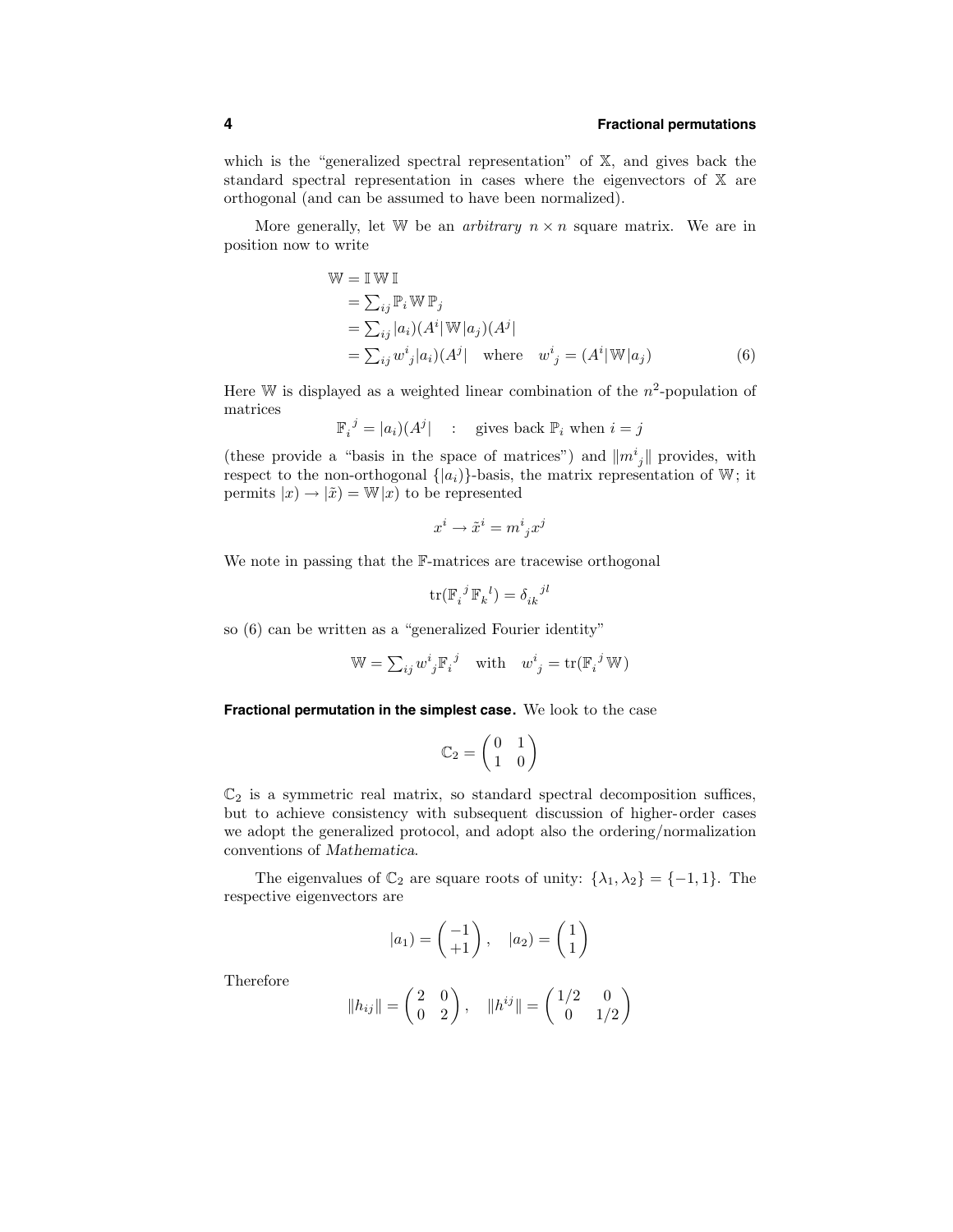## **Fractional permutation in the simplest case 5**

$$
|A^{1}\rangle = \begin{pmatrix} -1/2 \\ +1/2 \end{pmatrix}, \quad |A^{2}\rangle = \begin{pmatrix} 1/2 \\ 1/2 \end{pmatrix}
$$

$$
\mathbb{P}_{1} = \begin{pmatrix} +1/2 & -1/2 \\ -1/2 & +1/2 \end{pmatrix}, \quad \mathbb{P}_{2} = \begin{pmatrix} 1/2 & 1/2 \\ 1/2 & 1/2 \end{pmatrix}
$$

(the complete, orthogonal and projective properties of which check out) and we obtain finally the manifestly correct statement

$$
\mathbb{C}_2 = \begin{pmatrix} 0 & 1 \\ 1 & 0 \end{pmatrix} = (-1)\mathbb{P}_1 + (+1)\mathbb{P}_1
$$

But  $log(-1) = i\pi$  and  $log(+1) = 0$  so we have

$$
\mathbb{L}_2 \equiv \log \mathbb{C}_2 = i\pi \mathbb{P}_1 = \frac{i\pi}{2} \begin{pmatrix} +1 & -1 \\ -1 & +1 \end{pmatrix}
$$
 (7)

giving finally (with assistance here of the command MatrixExp[ ])

$$
\mathbb{C}_2(t) = \exp\{t\mathbb{L}_2\} = \frac{1}{2} \begin{pmatrix} 1 + e^{i\pi t} & 1 - e^{i\pi t} \\ 1 - e^{i\pi t} & 1 + e^{i\pi t} \end{pmatrix}
$$
 (8)

We note/verify that (i) the imaginary matrix  $\mathbb{L}_2$  possesses the Kirtchhoff property (columns add to 0); (ii)  $\mathbb{C}_2(t)$  is complex except when t is an integer; (*iii*)  $\mathbb{C}_2(t)$  composes by the simple rule

$$
\mathbb{C}_2(u)\cdot \mathbb{C}_2(v) = \mathbb{C}_2(u+v)
$$

from which by  $\mathbb{C}_2(2) = \mathbb{I}$  it follows that  $(iv)$   $\mathbb{C}_2(t)$  is periodic (cyclic):

$$
\mathbb{C}_2(t+2) = \mathbb{C}_2(t)
$$

(v)  $\mathbb{C}_2(t)$  is non-singular for all t:

$$
\det \mathbb{C}_2(t) = \exp\{\text{tr}(t\mathbb{L}_2)\} = e^{i\pi t}
$$

which is real if and only if  $t = p$  (an integer), and when real is proper/improper  $(\pm 1, \text{ in permutation language is even/odd})$  according as p is even or odd; (*vi*) the eigenvalues  $\{1, e^{i\pi t}\}\$  of  $\mathbb{C}_2(t)$  are the exponentiated eigenvalues of and  $t\mathbb{L}_2 = \log \mathbb{C}_2(t)$ ; (*vii*)  $\mathbb{C}_2(t)$ **p** is complex (therefore not interpretable as a stochastic vector) unless  $t$  is an integer, but in all cases its elements sum to unity;  $(viii) \mathbb{C}_2(t)$  is unitary:

$$
\mathbb{C}_2^{\text{adjoint}}(t) = \mathbb{C}_2^{\text{inverse}}(t) = \mathbb{C}_2(-t)
$$

**Fractional permutation in the next simplest case.** The matrix

$$
\mathbb{C}_3 = \begin{pmatrix} 0 & 0 & 1 \\ 1 & 0 & 0 \\ 0 & 1 & 0 \end{pmatrix}
$$

is not symmetric: the full force of the generalized spectral resolution comes now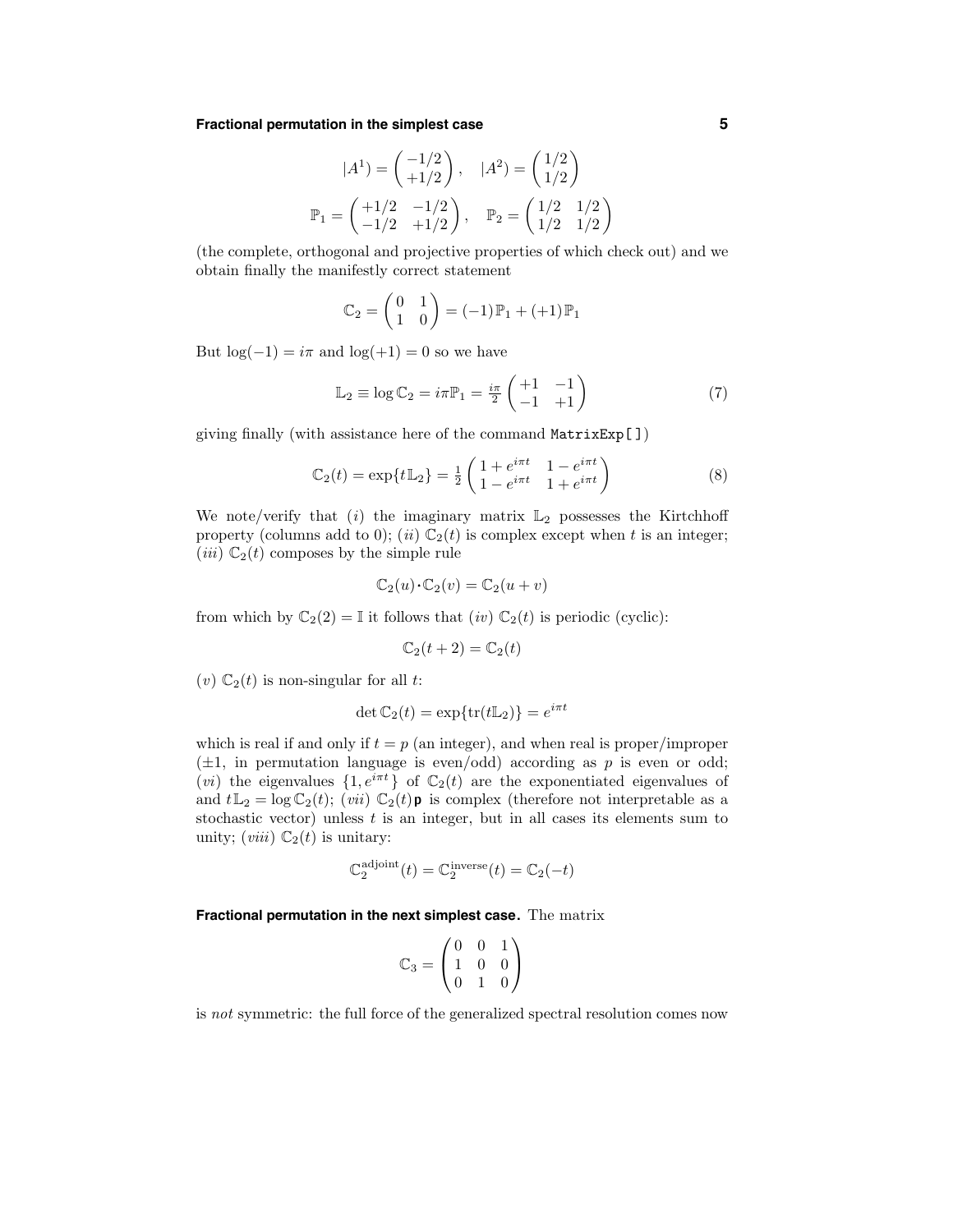indispensably into play. The eigenvalues of  $\mathbb{C}_3$  are the cube roots of unity

$$
\{\lambda_1, \lambda_2, \lambda_3\} = \{(-1)^{2/3}, -(-1)^{1/3}, 1\}
$$
  
=  $\{e^{i\omega}, e^{i2\omega} = e^{-i\omega}, e^{i3\omega} = 1\}$  :  $\omega = 2\pi/3$   
=  $\{\frac{1}{2}(-1 + i\sqrt{3}), \frac{1}{2}(-1 - i\sqrt{3}), 1\}$ 

and the associated eigenvectors can be described

$$
|a_1\rangle = \begin{pmatrix} -e^{i\omega} - 1 \\ e^{i\omega} \\ 1 \end{pmatrix}, \quad |a_2\rangle = \begin{pmatrix} -e^{-i\omega} - 1 \\ e^{-i\omega} \\ 1 \end{pmatrix}, \quad |a_3\rangle = \begin{pmatrix} 1 \\ 1 \\ 1 \end{pmatrix}
$$

(We note, for what it's worth, that the elements of  $|a_1\rangle$  and  $|a_2\rangle$  sum to zero.) So  $||h_{ij}|| = 3\mathbb{I}, ||h^{ij}|| = \frac{1}{3}\mathbb{I}$  and (after major simplification of the results announced by Mathematica)

$$
\mathbb{P}_{1} = \frac{1}{3} \begin{pmatrix} 1 & e^{i\omega} & e^{-i\omega} \\ e^{-i\omega} & 1 & e^{i\omega} \\ e^{i\omega} & e^{-i\omega} & 1 \end{pmatrix}, \quad \mathbb{P}_{2} = \frac{1}{3} \begin{pmatrix} 1 & e^{-i\omega} & e^{+i\omega} \\ e^{i\omega} & 1 & e^{-i\omega} \\ e^{-i\omega} & e^{i\omega} & 1 \end{pmatrix}
$$

$$
\mathbb{P}_{3} = \frac{1}{3} \begin{pmatrix} 1 & 1 & 1 \\ 1 & 1 & 1 \\ 1 & 1 & 1 \end{pmatrix}
$$

We confirm that

$$
\mathbb{C}_3 = \lambda_1 \mathbb{P}_1 + \lambda_2 \mathbb{P}_2 + \lambda_3 \mathbb{P}_3
$$

The log spectrum is  $\{i\omega, -i\omega, 0\}$  so

$$
\mathbb{L}_3 \equiv \log \mathbb{C}_3 = i \omega (\mathbb{P}_1 - \mathbb{P}_2) = \omega \cdot \frac{1}{\sqrt{3}} \begin{pmatrix} 0 & -1 & 1 \\ 1 & 0 & -1 \\ -1 & 1 & 0 \end{pmatrix} : \omega = \frac{1}{3} \cdot 2\pi
$$

This (surprisingly?) is a *real* antisymmetric matrix, the generator of a  $\omega$ -rotation about the  $(1, 1, 1)$  axis; the (trivially unitary) rotation matrix

$$
\mathbb{C}_3(t) = \exp\{t\mathbb{L}_3\}
$$

is familiar as the rotation that cyclically permutes orthogonal axes in 3-space. It sends

$$
\begin{pmatrix} a \\ b \\ c \end{pmatrix} \rightarrow \frac{1}{3} \begin{pmatrix} a(1+2\cos\theta) + b(1-\cos\theta-\sqrt{3}\sin\theta) + c(1-\cos\theta+\sqrt{3}\sin\theta) \\ b(1+2\cos\theta) + c(1-\cos\theta-\sqrt{3}\sin\theta) + a(1-\cos\theta+\sqrt{3}\sin\theta) \\ c(1+2\cos\theta) + a(1-\cos\theta-\sqrt{3}\sin\theta) + b(1-\cos\theta+\sqrt{3}\sin\theta) \end{pmatrix}
$$

$$
= \begin{pmatrix} c \\ a \\ b \end{pmatrix} \text{ at } \theta \equiv \omega t = \frac{1}{3}2\pi
$$

$$
= \begin{pmatrix} b \\ c \\ a \end{pmatrix} \text{ at } \theta \equiv \omega t = \frac{2}{3}2\pi
$$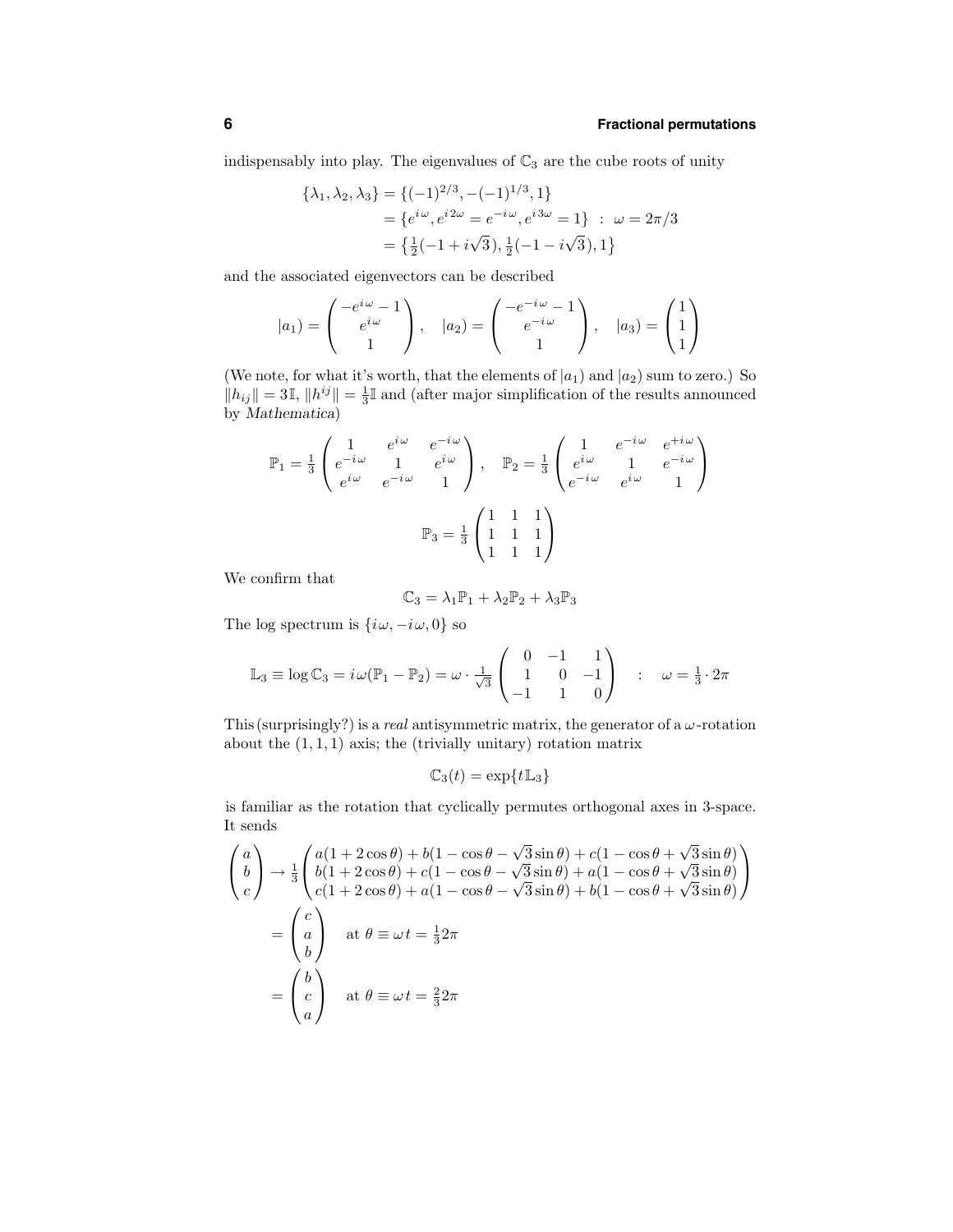## **Fractional permutation in cases of ascending low order 7**

and provides real-valued (!) interpolations between those discrete permutations.  $\mathbb{C}_3(t)$  possess properties analogous to—but differing in certain particulars from —those previously listed for  $\mathbb{C}_2(t)$ : (i) the matrix  $\mathbb{L}_2$  possesses the Kirchhoff property; (ii)  $\mathbb{C}_3(t)$  is now real for all values of t; (iii)  $\mathbb{C}_3(t)$  composes by the simple rule  $\mathbb{C}_3(u) \cdot \mathbb{C}_3(v) = \mathbb{C}_3(u+v)$ , from which by  $\mathbb{C}_3(3) = \mathbb{I}$  it follows that (iv)  $\mathbb{C}_3(t)$  is periodic (cyclic):  $\mathbb{C}_3(t+3) = \mathbb{C}_3(t)$ ; (v)  $\mathbb{C}_3(t)$  is non-singular

$$
\det \mathbb{C}_3(t) = \exp\{\text{tr}(t\mathbb{L}_3)\} = e^0 = 1
$$

 $-$ and, indeed, proper—for all t: all cyclic permutations—even fractional permutations—of three objects are even; (*vi*) the eigenvalues  $\{e^{i\omega t}, e^{-i\omega t}, 1\}$ of  $\mathbb{C}_3(t)$  are the exponentiated eigenvalues of  $t\mathbb{L}_3 = \log \mathbb{C}_3(t)$ ; (vii)  $\mathbb{C}_3(t)$  is real, and is invariably interpretable as a stochastic vector;  $(viii) \mathbb{C}_3(t)$  is a real rotation matrix:  $\mathbb{C}_3^{\text{transpose}}(t) = \mathbb{C}_3^{\text{inverse}}(t) = \mathbb{C}_3(-t)$ , so trivially unitary.

I digress to make more explicit the rotational action of  $\mathbb{C}_3(t)$ .<sup>1</sup> Exploiting the orthogonal projectivity of the P-matrices, we have

$$
\mathbb{C}_{3}(t) = \exp \left\{ t \left( i\omega \mathbb{P}_{1} - i\omega \mathbb{P}_{2} + 0\mathbb{P}_{3} \right) \right\}
$$
  
=  $e^{i\omega t} \mathbb{P}_{1} + e^{-i\omega t} \mathbb{P}_{2} + \mathbb{P}_{3}$   
=  $\cos(\omega t) \cdot (\mathbb{P}_{1} + \mathbb{P}_{2}) + i \sin(\omega t) \cdot (\mathbb{P}_{1} - \mathbb{P}_{2}) + \mathbb{P}_{3}$ 

The complex matrices  $\{\mathbb{P}_1,\mathbb{P}_2\}$  were seen to be complex conjugates of each other, so

$$
\mathbb{Q} = (\mathbb{P}_1 + \mathbb{P}_2) = \frac{1}{3} \begin{pmatrix} +2 & -1 & -1 \\ -1 & +2 & -1 \\ -1 & -1 & +2 \end{pmatrix} = \mathbb{I} - \mathbb{P}_3
$$

$$
\mathbb{A} = i(\mathbb{P}_1 - \mathbb{P}_2) = \frac{1}{\sqrt{3}} \begin{pmatrix} 0 & -1 & +1 \\ +1 & 0 & -1 \\ -1 & +1 & 0 \end{pmatrix}
$$

are both real. We have only to note that  $A = AQ$  to obtain

$$
\mathbb{C}_3(t) = \mathbb{P}_3 + \left\{ \cos(\omega t) \mathbb{I} + \sin(\omega t) \mathbb{A} \right\} \cdot \mathbb{Q}
$$

When applied to a 3-vector  $\boldsymbol{r}$  the leading  $\mathbb{P}_3$  term projects out the t-independent component  $r_{\parallel}$  of  $r = r_{\parallel} + r_{\perp}$  that is parallel to the spin axis  $(1, 1, 1)$ , while the trailing term causes the normal component  $r_{\perp}$  to rotate with angular velocity  $\omega$ .

**Fractional cyclic permutations of 4th order.** Marked differences emerged when we advanced from cyclic permutations of second order to permutations of third order. It is natural to speculate that this may have partly to do with the fact

 $^{\rm 1}$  Here I borrow from the discussion of  $n\text{-dimensional rotation matrices}$  that appears on pages 14–18 of "Extrapolated interpolation theory" (April 1997), which was adapted from and "What does an N-dimensional rotation look like?" (notes for a Reed College Math Seminar presented on 14 February 1980; Transformational Physics & Physical Geometry 1971–1983).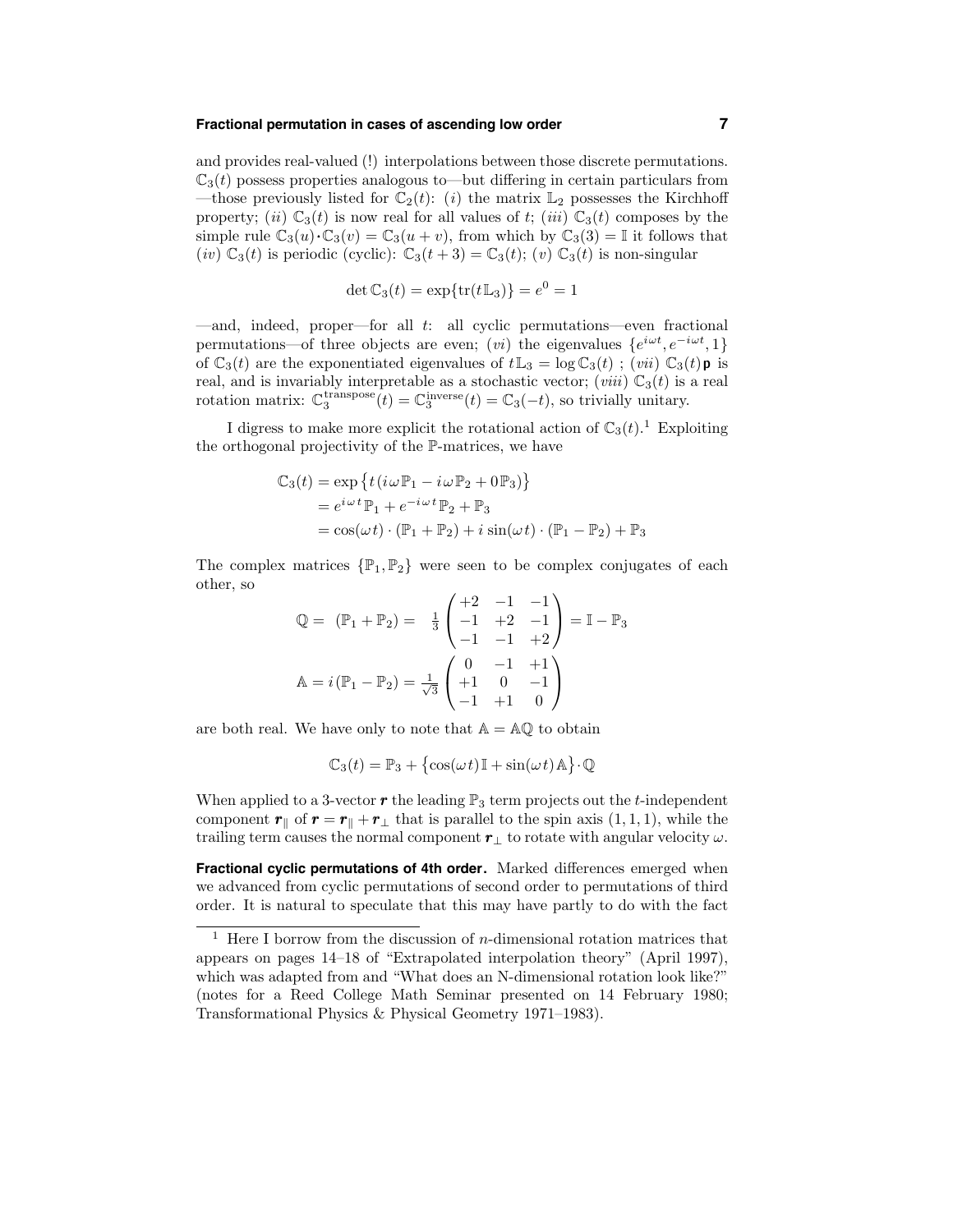that iterated cyclic permutations of even order proceed odd-even-odd-even. . . , while those of even order proceed even-even-even-even... I look, therefore, to some higher-order cases. The relevant Mathematica commands are essentially order independent, but the results become rapidly too complex to transcribe. I must be content, therefore, to leave some of them in the notebook where they were born, and to report only their most salient features.

We look to the case

$$
\mathbb{C}_4=\begin{pmatrix} 0 & 0 & 0 & 1 \\ 1 & 0 & 0 & 0 \\ 0 & 1 & 0 & 0 \\ 0 & 0 & 1 & 0 \end{pmatrix}
$$

The eigenvalues of  $\mathbb{C}_4$  are the fourth roots of unity (which Mathematica presents in an oddly unnatural order)

$$
\{\lambda_1, \lambda_2, \lambda_3, \lambda_4\} = \{-1, i, -i, 1\}
$$

$$
= \{e^{i\pi}, e^{i\pi/2}, e^{-i\pi/2}, e^0\}
$$

The associated eigenvectors are

$$
|a_1\rangle = \begin{pmatrix} -1 \\ +1 \\ -1 \\ +1 \end{pmatrix}, \quad |a_2\rangle = \begin{pmatrix} -i \\ -1 \\ +i \\ +1 \end{pmatrix}, \quad |a_3\rangle = \begin{pmatrix} +i \\ -1 \\ -i \\ +1 \end{pmatrix}, \quad |a_4\rangle = \begin{pmatrix} +1 \\ +1 \\ +1 \\ +1 \end{pmatrix}
$$

(Again we note that the elements of the first three sum to zero.) So we have  $||h_{ij}|| = 4\mathbb{I}$  and  $||h^{ij}|| = \frac{1}{4}\mathbb{I}$  and are led to the complete quartet of orthogonal complex projection matrices

$$
\mathbb{P}_1 = \frac{1}{4} \begin{pmatrix} +1 & -1 & +1 & -1 \\ -1 & +1 & -1 & +1 \\ +1 & -1 & +1 & -1 \\ -1 & +1 & -1 & +1 \end{pmatrix}, \quad \mathbb{P}_2 = \frac{1}{4} \begin{pmatrix} +1 & +i & -1 & -i \\ -i & +1 & +i & -1 \\ -1 & -i & +1 & +i \\ +i & -1 & -i & +1 \end{pmatrix}
$$

$$
\mathbb{P}_3 = \frac{1}{4} \begin{pmatrix} +1 & -i & -1 & +i \\ +i & +1 & -i & -1 \\ -1 & +i & +1 & -i \\ -i & -1 & +i & +1 \end{pmatrix}, \quad \mathbb{P}_4 = \frac{1}{4} \begin{pmatrix} +1 & +1 & +1 & +1 \\ +1 & +1 & +1 & +1 \\ +1 & +1 & +1 & +1 \\ +1 & +1 & +1 & +1 \end{pmatrix}
$$

The log spectrum of  $\mathbb{C}_4$  is  $\{i\pi, \frac{1}{2}i\pi, -\frac{1}{2}i\pi, 0\}$  so

$$
\mathbb{L}_4 = \log \mathbb{C}_4 = i\pi \left\{ \mathbb{P}_1 + \frac{1}{2} \mathbb{P}_2 - \frac{1}{2} \mathbb{P}_3 \right\}
$$
  
=  $\frac{\pi}{4} \left\{ \begin{pmatrix} 0 & -1 & 0 & +1 \\ +1 & 0 & -1 & 0 \\ 0 & +1 & 0 & -1 \\ -1 & 0 & +1 & 0 \end{pmatrix} + i \begin{pmatrix} +1 & -1 & +1 & -1 \\ -1 & +1 & -1 & +1 \\ +1 & -1 & +1 & -1 \\ -1 & +1 & -1 & +1 \end{pmatrix} \right\}$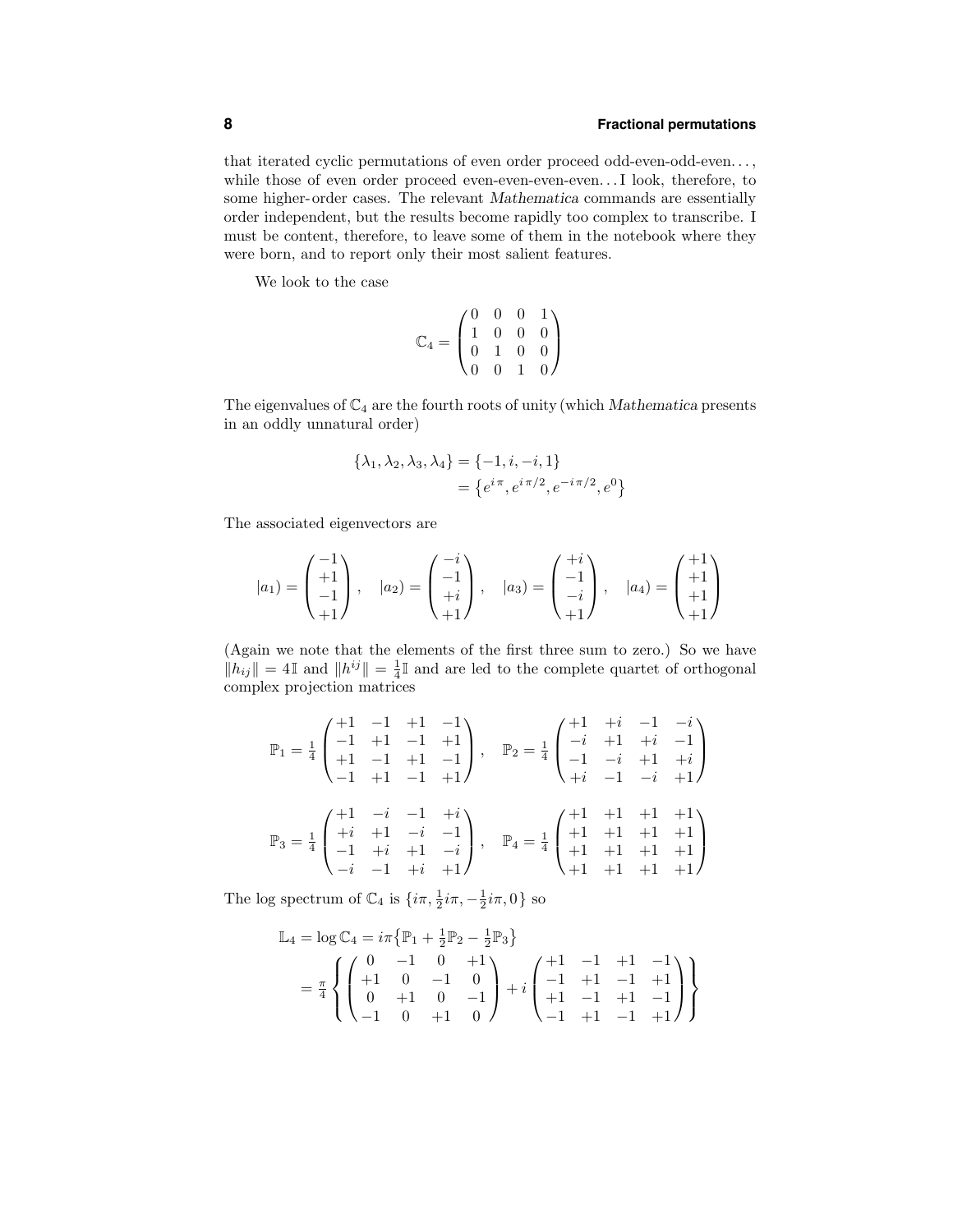# **Fractional permutation in cases of ascending low order 9**

It is clear by inspection that  $\mathbb{L}_4$  is an anti-hermitian (complex) Kirchhoff matrix, so

$$
\mathbb{C}_4(t) = \exp\{t\mathbb{L}_4\}
$$

is a unitary complex Markov (cyclic permutation) matrix. The composition law  $\mathbb{C}_4(u)\cdot\mathbb{C}_4(v)=\mathbb{C}_4(u+v)$  is (as always) obvious, and by  $\mathbb{C}_4(4)=\mathbb{I}$  leads to the periodicity statement  $\mathbb{C}_4(t+4) = \mathbb{C}_4(u)$ . From the general identity

$$
\det(e^{\mathbb{A}}) = e^{\operatorname{tr} \mathbb{A}}
$$

we have

$$
\det \mathbb{C}_4(t) = e^{i\pi t} = \begin{cases} +1 & : \quad t \text{ an even integer} \\ -1 & : \quad t \text{ an odd integer} \end{cases}
$$

Exponentiation of

$$
t\mathbb{L}_4 = i\omega t \{2\mathbb{P}_1 + \mathbb{P}_2 - \mathbb{P}_1 + 0\mathbb{P}_4\} \qquad \therefore \qquad \omega = \pi/2
$$

gives

$$
\mathbb{C}_4(t) = e^{2i\omega t} \mathbb{P}_1 + e^{i\omega t} \mathbb{P}_2 + e^{-i\omega t} \mathbb{P}_3 + e^0 \mathbb{P}_4
$$
  
= 
$$
e^{i\omega t} \{ e^{i\omega t} \mathbb{P}_1 + e^{-i\omega t} \mathbb{P}_4 \} + \{ e^{i\omega t} \mathbb{P}_2 + e^{-i\omega t} \mathbb{P}_3 \}
$$

which can be written

$$
\mathbb{C}_4(t) = e^{i\omega t} \left\{ \cos(\omega t) \mathbb{I} + \sin(\omega t) \mathbb{A}_1 \right\} \mathbb{Q}_1 + \left\{ \cos(\omega t) \mathbb{I} + \sin(\omega t) \mathbb{A}_2 \right\} \mathbb{Q}_2
$$

where

$$
Q_1 = P_1 + P_4
$$
  
\n
$$
A_1 = i (P_1 - P_4)
$$
  
\n
$$
Q_2 = P_2 + P_3
$$
  
\n
$$
A_2 = i (P_2 - P_4)
$$

entail  $\mathbb{A}_1 \mathbb{Q}_1 = \mathbb{A}_1$ ,  $\mathbb{A}_2 \mathbb{Q}_2 = \mathbb{A}_2$ . The matrices

$$
\mathbb{Q}_1 = \frac{1}{2} \begin{pmatrix} 1 & 0 & 1 & 0 \\ 0 & 1 & 0 & 1 \\ 1 & 0 & 1 & 0 \\ 0 & 1 & 0 & 1 \end{pmatrix}, \qquad \mathbb{Q}_2 = \frac{1}{2} \begin{pmatrix} 1 & 0 & -1 & 0 \\ 0 & 1 & 0 & -1 \\ -1 & 0 & 1 & 0 \\ 0 & -1 & 0 & 1 \end{pmatrix}
$$

comprise a complete set of symmetric orthogonal projection matrices, that by  $tr\mathbb{Q}_1 = tr\mathbb{Q}_2 = 2$  project onto orthogonal 2-spaces in the complex space  $\mathcal{V}_4$ . The matrices

$$
\mathbb{A}_1 = -i\frac{1}{2} \begin{pmatrix} 0 & 1 & 0 & 1 \\ 1 & 0 & 1 & 0 \\ 0 & 1 & 0 & 1 \\ 1 & 0 & 1 & 0 \end{pmatrix}, \quad \mathbb{A}_2 = \frac{1}{2} \begin{pmatrix} 0 & -1 & 0 & 1 \\ 1 & 0 & -1 & 0 \\ 0 & 1 & 0 & -1 \\ -1 & 0 & 1 & 0 \end{pmatrix}
$$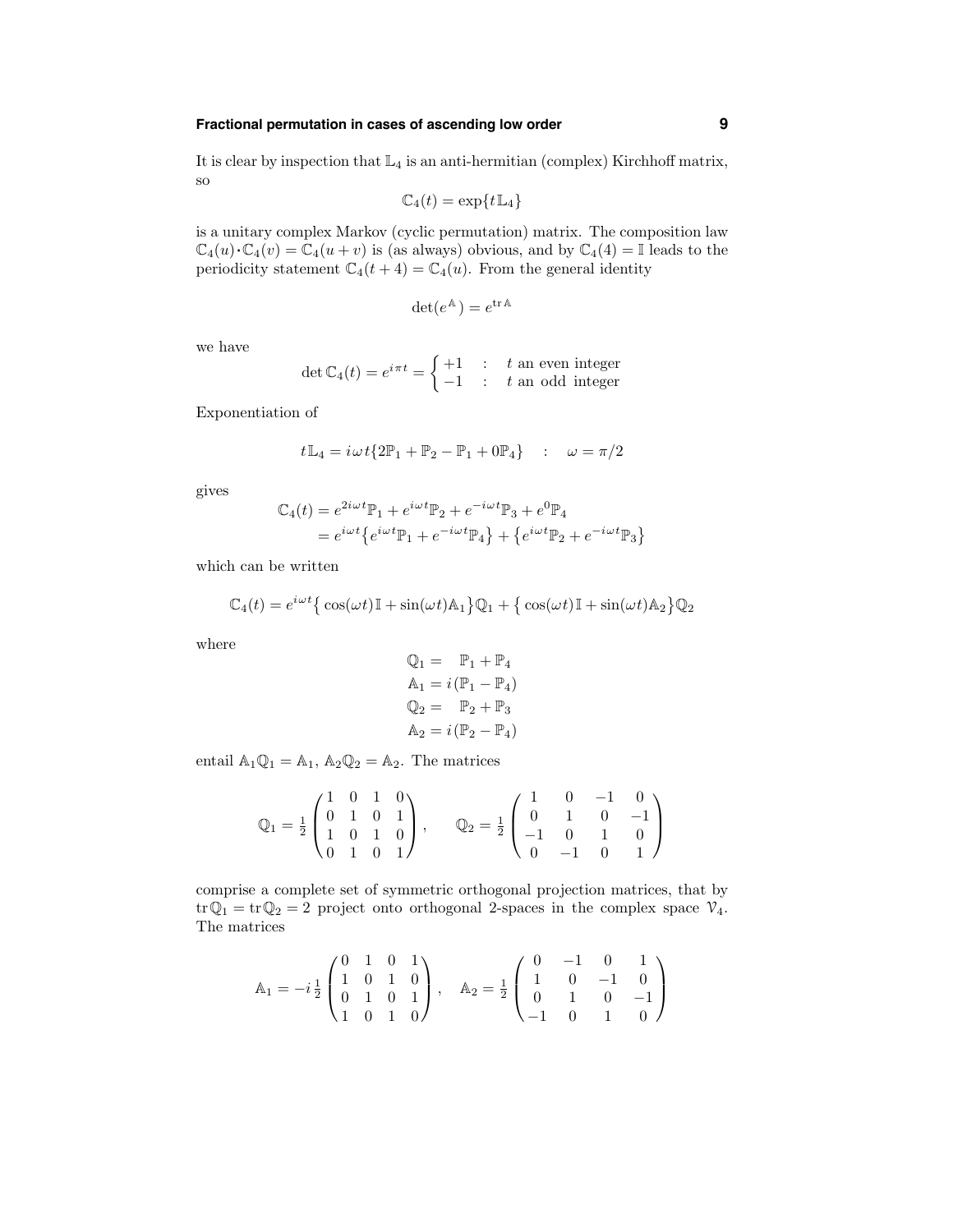are imaginary antihermitian and real antisymmetric, respectively—generators by exponentiation of matrices that are respectively unitary/rotational. Their properties are similar in this respect:

$$
\mathbb{A}_1 \mathbb{A}_1 = -\mathbb{Q}_1, \quad \mathbb{A}_2 \mathbb{A}_2 = -\mathbb{Q}_2
$$

It follows that the preceding description of  $\mathbb{C}_4(t)$  can be formulated

 $\mathbb{C}_4(t) = e^{i\omega t} \cdot e^{\omega t \mathbb{A}_1} \mathbb{Q}_1 + e^{\omega t \mathbb{A}_2} \mathbb{Q}_2$ 

where the first term executes a unitary transformation on the eigenplane of  $\mathbb{Q}_1$ , and the second a rotation on the orthogonal eigenplane of  $\mathbb{Q}_2$ . The interpolating matrix  $\mathbb{C}_4(t)$  is complex except at integral values of t, when it reproduces the values of  $(\mathbb{C}_4)^p$ .

**Fractional cyclic permutations of 5th order.** We look finally to

$$
\mathbb{C}_5=\left(\begin{matrix} 0 & 0 & 0 & 0 & 1 \\ 1 & 0 & 0 & 0 & 0 \\ 0 & 1 & 0 & 0 & 0 \\ 0 & 0 & 1 & 0 & 0 \\ 0 & 0 & 0 & 1 & 0 \end{matrix}\right)
$$

of which the eigenvalues are fifth roots of unity:

$$
\{\lambda_1, \lambda_2, \lambda_3, \lambda_4, \lambda_5\} = \{(-1)^{4/5}, -(-1)^{1/5}, 1, (-1)^{2/5}, -(-1)^{3/5}\}\
$$
  
=  $\{e^{i2\omega}, e^{i3\omega}, 1, e^{i\omega}, e^{i4\omega}\}\$  :  $\omega = 2\pi/5$ 

The associated eigenvectors<sup>2</sup> are

$$
|a_1\rangle = \begin{pmatrix} e^{3i\omega} \\ e^{i\omega} \\ e^{4i\omega} \\ e^{2i\omega} \\ 1 \end{pmatrix}, |a_2\rangle = \begin{pmatrix} e^{2i\omega} \\ e^{4i\omega} \\ e^{i\omega} \\ e^{3i\omega} \\ 1 \end{pmatrix}, |a_3\rangle = \begin{pmatrix} 1 \\ 1 \\ 1 \\ 1 \\ 1 \end{pmatrix}, |a_4\rangle = \begin{pmatrix} e^{4i\omega} \\ e^{3i\omega} \\ e^{2i\omega} \\ e^{i\omega} \\ 1 \end{pmatrix}, |a_5\rangle = \begin{pmatrix} e^{i\omega} \\ e^{2i\omega} \\ e^{3i\omega} \\ e^{4i\omega} \\ 1 \end{pmatrix}
$$

 $e^{i\omega} = 0.309017 + i0.951057$  $e^{2i\omega} = -0.809017 + i0.587785$  $e^{3i\omega} = -0.809017 - i0.587785$  $e^{4i\omega} = 0.309017 - i0.951057$ 

to infer the symbolic meaning of the numerics.

<sup>&</sup>lt;sup>2</sup> To construct the eigenvectors Mathematica has to solve quintics, so displays the results as complex numerics. I have used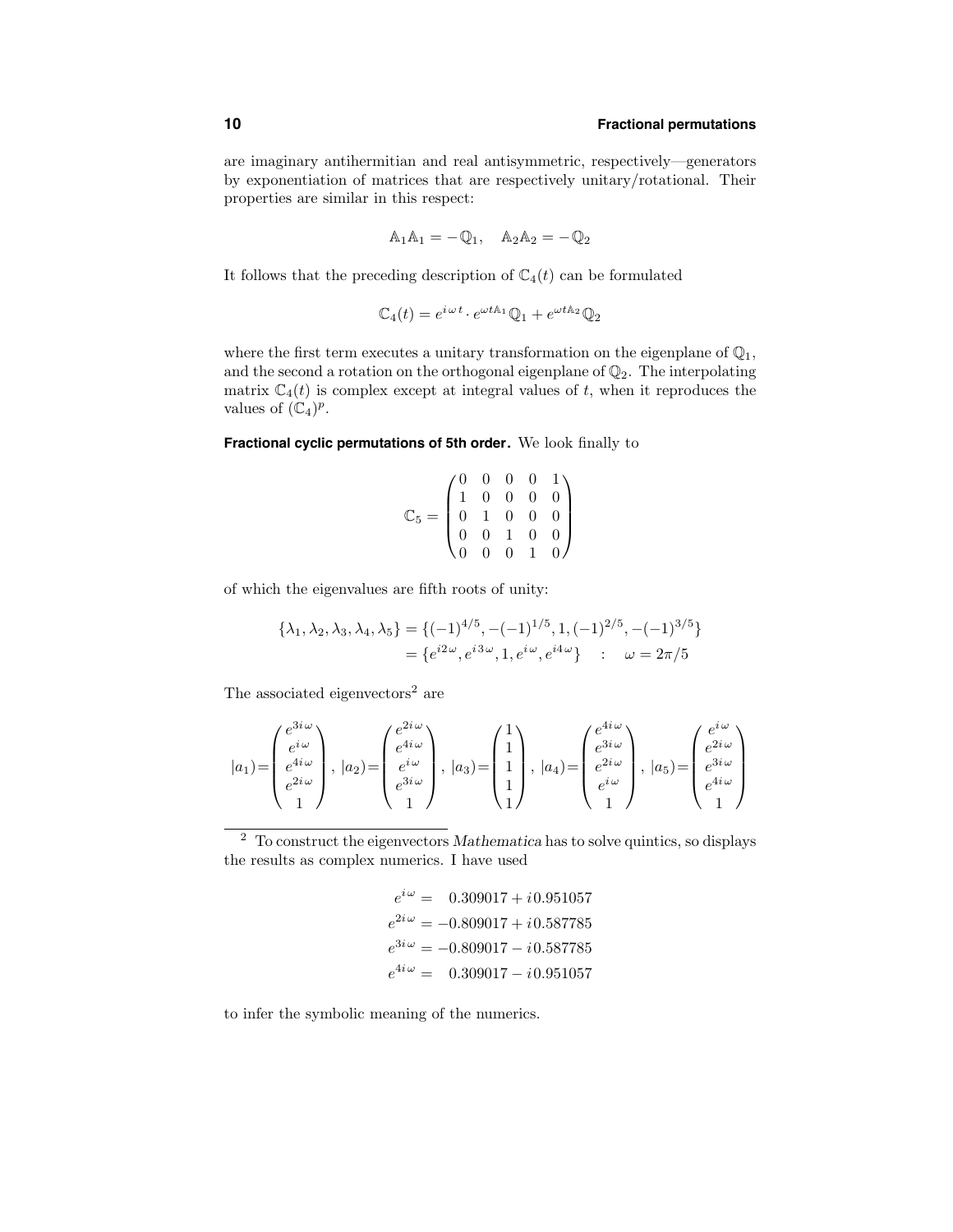#### **The emergent pattern 11**

and are, as in all previous cases, orthogonal:  $||h_{ij}|| = 5I$ ,  $||h^{ij}|| = \frac{1}{5}I$ . The resulting P-matrices are—except for

P<sup>3</sup> = <sup>1</sup> 5 1 1 1 1 1 1 1 1 1 1 1 1 1 1 1 1 1 1 1 1 1 1 1 1 1 

—complex hermitian and have columns that sum to zero. They all have the form  $\frac{1}{5}$ (a matrix in which every eigenvalue appears in every row & column), but it would serve no useful purpose to write them down. They comprise a complete orthogonal set of projection matrices.<sup>3</sup> From the generalized spectral resolution

$$
\mathbb{C}_5 = e^{2i\omega} \mathbb{P}_1 + e^{-2i\omega} \mathbb{P}_2 + \mathbb{P}_3 + e^{i\omega} \mathbb{P}_4 + e^{-i\omega} \mathbb{P}_5
$$

we are led to write

$$
\mathbb{L}_5 = \log \mathbb{C}_5 = i \omega \big\{ 2(\mathbb{P}_1 - \mathbb{P}_2) + (\mathbb{P}_4 - \mathbb{P}_5) \big\}
$$

(which is<sup>3</sup> a real antisymmeric Kirchhoffian matrix) and from it to construct the interpolating Markovia rotation matrix

$$
\mathbb{C}_5(t) = \exp \{ t \log \mathbb{L}_5 \}
$$
  
=  $\{ \cos(2\omega t) \mathbb{I} + \sin(2\omega t) \mathbb{A}_1 \} \mathbb{Q}_1 + \mathbb{P}_3 + \{ \cos(\omega t) \mathbb{I} + \sin(\omega t) \mathbb{A}_2 \} \mathbb{Q}_2$ 

where

$$
Q_1 = P_1 + P_2
$$
  
\n
$$
A_1 = i(P_1 - P_2)
$$
  
\n
$$
Q_2 = P_4 + P_5
$$
  
\n
$$
A_2 = i(P_4 - P_5)
$$

entail  $\mathbb{A}_1 \mathbb{Q}_1 = \mathbb{A}_1$ ,  $\mathbb{A}_2 \mathbb{Q}_2 = \mathbb{A}_2$ . The matrices  $\{\mathbb{Q}_1, \mathbb{Q}_2\}$  are<sup>3</sup> real symmetric matrices, while  $\{A_1, A_2\}$  are<sup>3</sup> real and antisymmetric.  $\{\mathbb{Q}_1, \mathbb{Q}_2, \mathbb{P}_3\}$  comprise a complete set of orthogonal projection matrices. From  $\text{tr}\mathbb{P}_3 = 1$  we see that  $\mathbb{P}_3$  projects onto a ray in the real vector space  $\mathcal{V}_5$ , namely  $(1, 1, 1, 1, 1)$ , while  $\{\mathbb{Q}_1, \mathbb{Q}_2\}$  project onto orthogonal 2-spaces that are both orthogonal to that "axial" ray.  $\mathbb{C}_5(t)$  executes a spin with angular velocity  $\omega_1 = \frac{2}{5}2\pi$  on the eigenplane of  $\mathbb{Q}_1$ , and a spin with angular velocity  $\omega_2 = \frac{1}{5} 2\pi = \frac{1}{2} \omega_1$  on the eigenplane of  $\mathbb{Q}_2$ .  $\mathbb{C}_5(t)$  gives back powers of  $\mathbb{C}_5$  at integral values of t.

**The emergent pattern.** We have been looking to permutation matrices of the cyclic form

$$
\mathbb{C}_n = \begin{pmatrix} 0 & 0 & 0 & \cdots & 0 & 1 \\ 1 & 0 & 0 & \cdots & 0 & 0 \\ 0 & 1 & 0 & \cdots & 0 & 0 \\ 0 & 0 & 1 & \cdots & 0 & 0 \\ \vdots & \vdots & \vdots & \ddots & \vdots & \vdots \\ 0 & 0 & 0 & \cdots & 1 & 0 \end{pmatrix}
$$

<sup>&</sup>lt;sup>3</sup> To establish such facts I used the post-command  $\lambda \omega \rightarrow 2\pi/5/\sqrt{N}}$ /Chop to convert strings of symbolic expressions into recognizable numbers.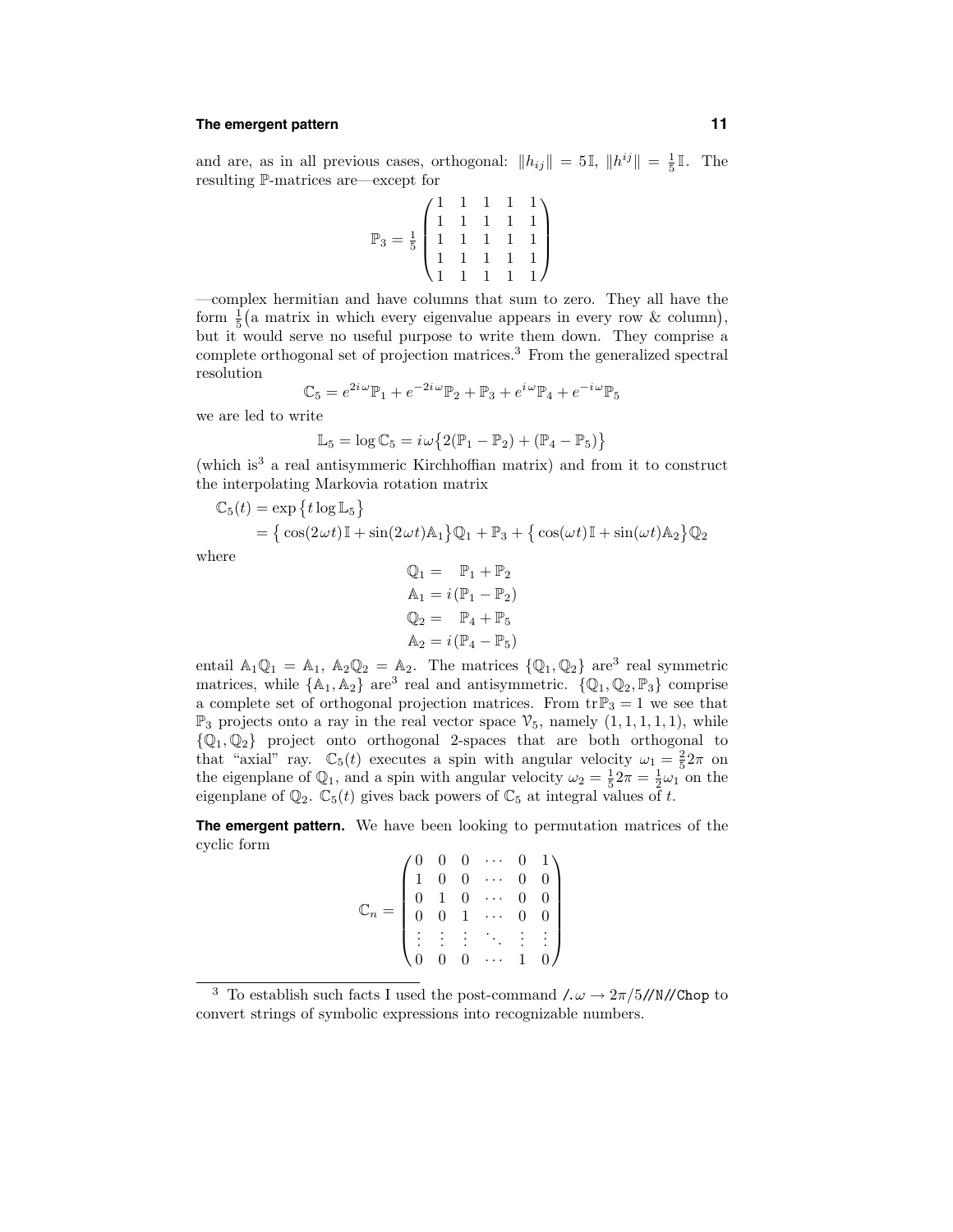from which we have constructed interpolating "fractional permutations"

$$
\mathbb{C}_n(t) = \exp\left\{t \log \mathbb{C}_n\right\}
$$

The eigenvalues of such matrices are  $n^{\text{th}}$  roots of unity  $\{1, e^{i\omega}, e^{2i\omega}, \dots, e^{(n-1)i\omega}\}$ where  $\omega = 2\pi/n$ . We have learned, however, to distinguish two cases: we have

$$
\det \mathbb{C}_n = \prod_{\text{all roots}} (n^{\text{th}} \text{ root of unity}) = \begin{cases} -1 & : n = 2\nu \quad \text{even} \\ +1 & : n = 2\nu + 1 \text{ odd} \end{cases}
$$

which follow as special cases (set  $t = 1$ ) from the more general statement

$$
\det \mathbb{C}_n(t) = \prod_{\text{all roots}} (n^{\text{th}} \text{ root of unity})^t = e^{i(n-1)\pi t}
$$

Evidently det  $\mathbb{C}_{even}(t)$  progresses  $\{+1, -1, +1, -1, \ldots\}$  as advances through the integers (*i.e.*, as  $\mathbb{C}_{even}(t)$  assumes the value of successive powers of  $\mathbb{C}_n$ ), while  $\mathbb{C}_{odd}(t)$  progresses  $\{+1, +1, +1, +1, ...\}$ .

 $\mathbb{C}_{2\nu}$  is unitary; it resolves the complex vector space  $\mathcal{V}_{2\nu}$  into  $\nu$  orthogonal planes on which it executes unitary transformations with "angular velocity parameters"  $\{\omega, 2\omega, \ldots, \nu\omega\}$ :  $\omega = 2\pi/2\nu = \pi/\nu$ .  $\mathbb{C}_{2\nu+1}(t)$ , on the other hand, is rotational; it resolves the real vector space  $\mathcal{V}_{2\nu+1}$  into an invariant "axis" and  $\nu$  mutually orthogonal planes each of which is orthogonal to that axis, and on which it executes rotations with angular velocities  $\{\omega, 2\omega, \ldots, \nu\omega\}$ :  $\omega = 2\pi/(2\nu + 1).$ 

**<sup>3</sup>**×**<sup>3</sup> representation of Perm(3).** The construction

$$
\begin{pmatrix} x_1(t) \\ x_2(t) \end{pmatrix} = \mathbb{C}_2(t) \begin{pmatrix} x_1 \\ x_2 \end{pmatrix}
$$

describes (at  $t = 0, 1$ ) the explicit action of the elements of Perm $(2)$  on the symbols  $\{x_1, x_2\}$ . The construction

$$
\begin{pmatrix} x_1(t) \\ x_2(t) \\ x_3(t) \end{pmatrix} = \mathbb{C}_3(t) \begin{pmatrix} x_1 \\ x_2 \\ x_3 \end{pmatrix}
$$

provides, on the other hand, an explicit account of the action only of a cyclic subgroup of Perm(3), as was demonstrated on page 6. We stand in need of a parameterized  $3 \times 3$  matrix that ranges over all the elements of Perm $(3)$ . We look in this light to the matrix produced by the "telescopic construction"

$$
\mathbb{G}_3(s,t) \equiv \begin{pmatrix} \mathbb{C}_2(s) & 0 \\ 0 & 1 \end{pmatrix} \mathbb{C}_3(t)
$$

which is of the form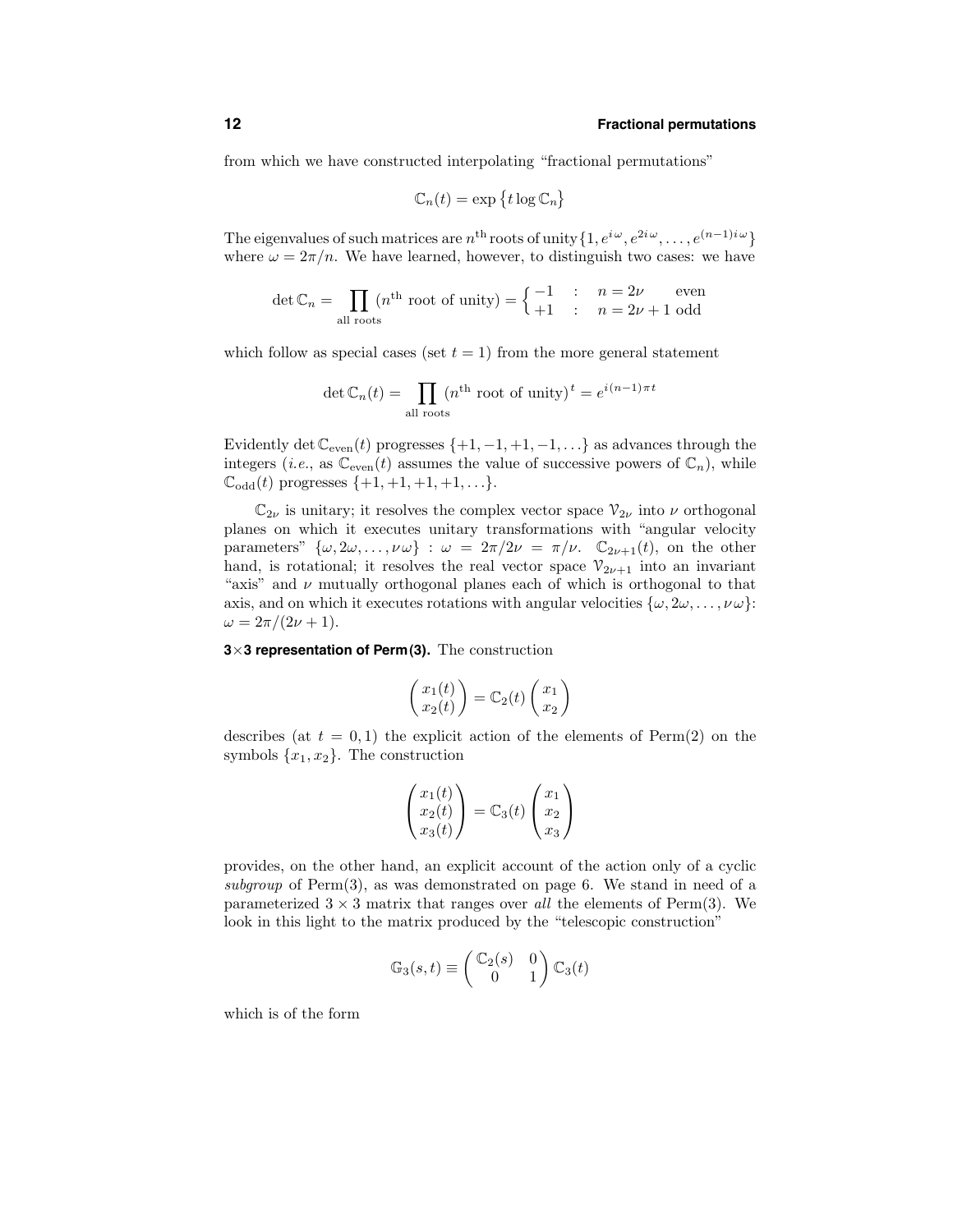#### **<sup>3</sup>**×**<sup>3</sup> representation of Perm(3), and its telescopic generalizations 13**

$$
\mathbb{G}_3(s,t) = \begin{pmatrix} a_{11} & a_{12} & 0 \\ a_{21} & a_{22} & 0 \\ 0 & 0 & 1 \end{pmatrix} \begin{pmatrix} b_{11} & b_{12} & b_{13} \\ b_{21} & b_{22} & b_{23} \\ b_{31} & b_{32} & b_{33} \end{pmatrix}
$$

but is much too complicated to spell out on the printed page, so will be allowed to remain in Mathematica's memory. However, basic information follows directly from the manner in which  $\mathbb{C}_2(s)$  and  $\mathbb{C}_3(t)$ , with their known properties, enter into the construction of  $\mathbb{G}_3(s,t)$ . For example,  $\mathbb{G}_3(s,t)$  is a product of unitary Markov matrices, so is itself such a matrix. One has

$$
\det \mathbb{G}_3(s, t) = \det \mathbb{C}_2(s) \cdot \det \mathbb{C}_3(t) = e^{i\pi s}
$$

 $\mathbb{G}_3(s,t)$  is evidently doubly periodic

$$
\mathbb{G}_3(s+2,t) = \mathbb{G}_3(s,t+3) = \mathbb{G}_3(s,t)
$$

which is to say: the  $\{s,t\}$ -parameter space  $\mathcal{T}_2$  is toroidal.

With Mathematica's assistance we look to the triples

$$
\begin{pmatrix} x_1(s,t) \\ x_2(s,t) \\ x_3(s,t) \end{pmatrix} = \mathbb{G}_3(s,t) \begin{pmatrix} x_1 \\ x_2 \\ x_3 \end{pmatrix}
$$

and obtain

$$
\begin{pmatrix} x_1 \\ x_2 \\ x_3 \end{pmatrix}_{0,0} \begin{pmatrix} x_3 \\ x_1 \\ x_2 \end{pmatrix}_{0,1} \begin{pmatrix} x_2 \\ x_3 \\ x_1 \end{pmatrix}_{0,2} \begin{pmatrix} x_2 \\ x_1 \\ x_3 \end{pmatrix}_{1,0} \begin{pmatrix} x_1 \\ x_3 \\ x_2 \end{pmatrix}_{1,1} \begin{pmatrix} x_3 \\ x_2 \\ x_1 \end{pmatrix}_{1,2}
$$

where the subscripts indicate the integral values of  $\{s,t\}$  that produced the triple in question. For non-integral values of the parameters  $x(s,t)$  interpolates (unitarily) between those triples. Those eight triples are precisely the triples produced from  $\{x_1, x_2, x_3\}$  by the action of Perm(3). Since  $\mathbb{G}_3(s, t)$  is Markovian we have

$$
x_1(s,t) + x_2(s,t) + x_3(s,t) = x_1 + x_2 + x_3
$$
 : all  $\{s,t\}$ 

which lends an expanded meaning to the sense in which  $x_1 + x_2 + x_3$  is a "symmetric polynomial," and indeed: places in an expanded context the entire elegant theory of symmetric polynomials (in three variables).

The problem addressed above—How to construct an  $n \times n$  representation of Perm $(n)$ ?—arises at very n. I look to the case  $n = 4$ . The "telescopic procedure" employed above motivates the construction of

$$
\mathbb{G}_4(s,t,u) \equiv \begin{pmatrix} \mathbb{C}_2(s) & 0 & 0 \\ 0 & 1 & 0 \\ 0 & 0 & 1 \end{pmatrix} \begin{pmatrix} \mathbb{C}_3(t) & 0 \\ 0 & 1 \end{pmatrix} \mathbb{C}_4(u)
$$

$$
= \begin{pmatrix} \mathbb{G}_3(s,t) & 0 \\ 0 & 1 \end{pmatrix} \mathbb{C}_4(u)
$$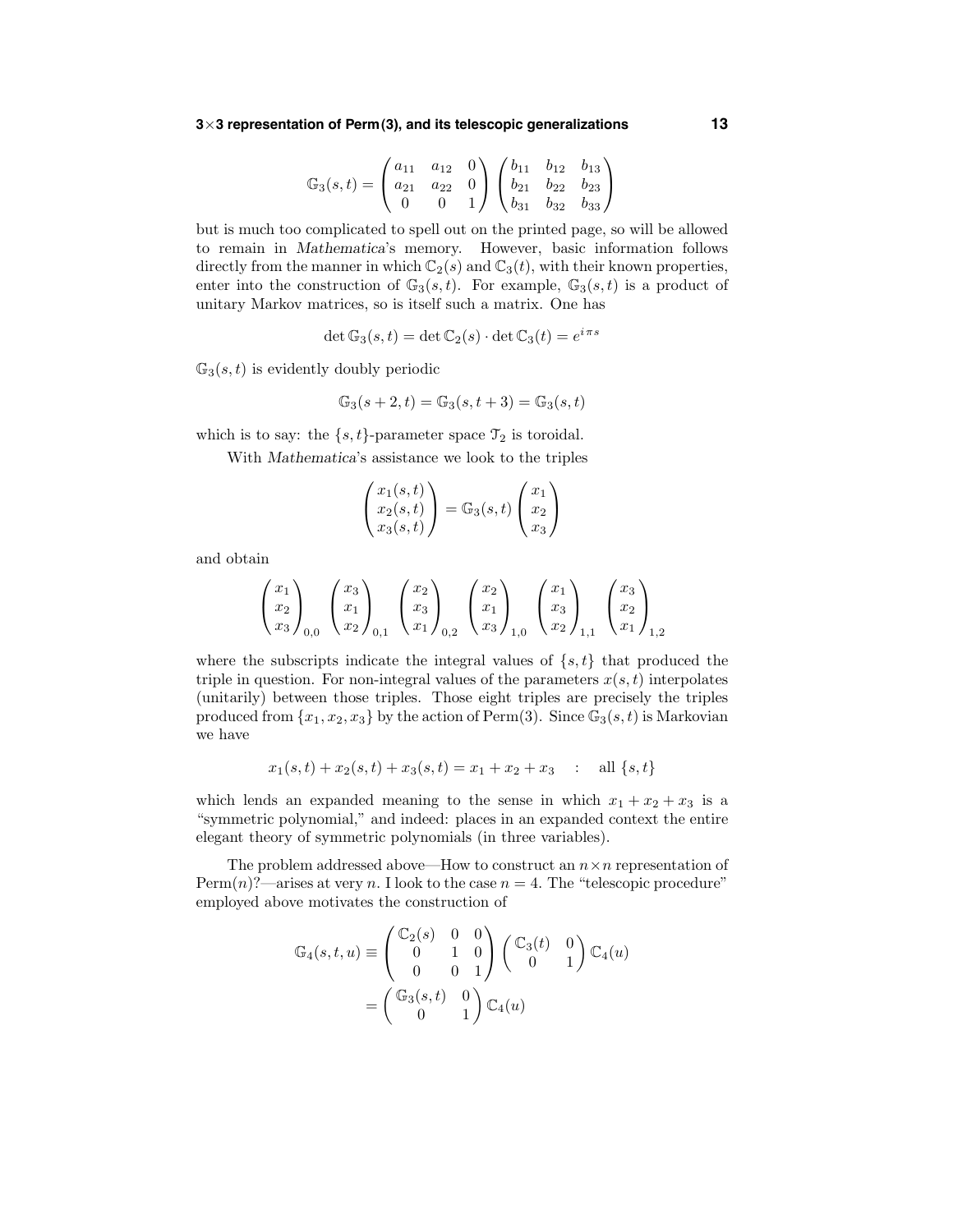This is a product of  $4 \times 4$  Markovian matrices with period 6 and 4, respectively. We expect it to be, therefore, Markovian with period  $24 = \text{order of } \text{Perm}(4)$ . And so, indeed, it is: on introduction of

$$
X = \begin{pmatrix} x_1 \\ x_2 \\ x_3 \\ x_4 \end{pmatrix}
$$

the command

Flatten[Table[MatrixForm[ $\mathbb{G}_4(s,t,u)$ .X]], $\{s, 1, 2\}$ , $\{t, 1, 3\}$ , $\{u, 1, 4\}$ ]

produces a list of 24 column vectors with permuted subscripts, all of which are reported by DeleteDuplicates to be distinct. Moreover, the command

Total [Transpose  $[\mathbb{G}_4(s,t,u) \cdot X]$  [[1]] //Simplify

produces<sup>4</sup>

$$
x_1 + x_2 + x_3 + x_4
$$
 : all  $\{s, t, u\}$ 

From the evident triple periodicity of  $\mathbb{G}_4(s,t,u)$ 

$$
\mathbb{G}_4(s+2,t,u) = \mathbb{G}_4(s,t+3,u) = \mathbb{G}_4(s,t,u+4) = \mathbb{G}_4(s,t,u)
$$

we see that the  $\{s,t,u\}$ -parameter space  $\mathcal{T}_3$  is hyper-toroidal. The elements of the discrete group  $Perm(4)$  live at the integral points of  $\mathcal{T}_3$ . Finally, we have

$$
\det \mathbb{G}_4(s, t, u) = \det \mathbb{C}_2(s) \cdot \det \mathbb{C}_3(t) \cdot \det \mathbb{C}_4(u)
$$

$$
= e^{i\pi s} \cdot e^0 \cdot e^{i\pi u}
$$

$$
= e^{i\pi(s+u)}
$$

which at integral points is  $\pm 1$  according as  $s + u$  is even or odd (*i.e.*, according as  $s$  and  $u$  have the same or opposite parity) and is independent of  $t$ .

The telescopic procedure

$$
\mathbb{G}_n(v_1, v_2, \dots, v_{n-1}) \to \mathbb{G}_{n+1}(v_1, v_2, \dots, v_v)
$$
  
= 
$$
\begin{pmatrix} \mathbb{G}_n(v_1, v_2, \dots, v_{n-1}) & 0 \\ 0 & 1 \end{pmatrix} \mathbb{C}_n(v_n)
$$

advances dimension by 1 and (on the evidence of those examples) multiplies the period by a factor of n, resulting in a period of  $n!$  = order of Perm $(n)$ . I have high confidence that  $\mathbb{G}_n(v_1, v_2, \ldots, v_{n-1})$  can fairly be said to provide an  $n \times n$ fractional representation of  $\text{Perm}(n)$ , and at the same time an interpolated account of the explicit *action* of Perm $(n)$  on the symbols  $\{x_1, x_2, \ldots, x_n\}$ . We

<sup>&</sup>lt;sup>4</sup> The elements of  $\mathbb{G}_4(s,t,u)$  are enormously (!) complicated, but it takes Mathematica not more than 2 seconds to perform those calculations.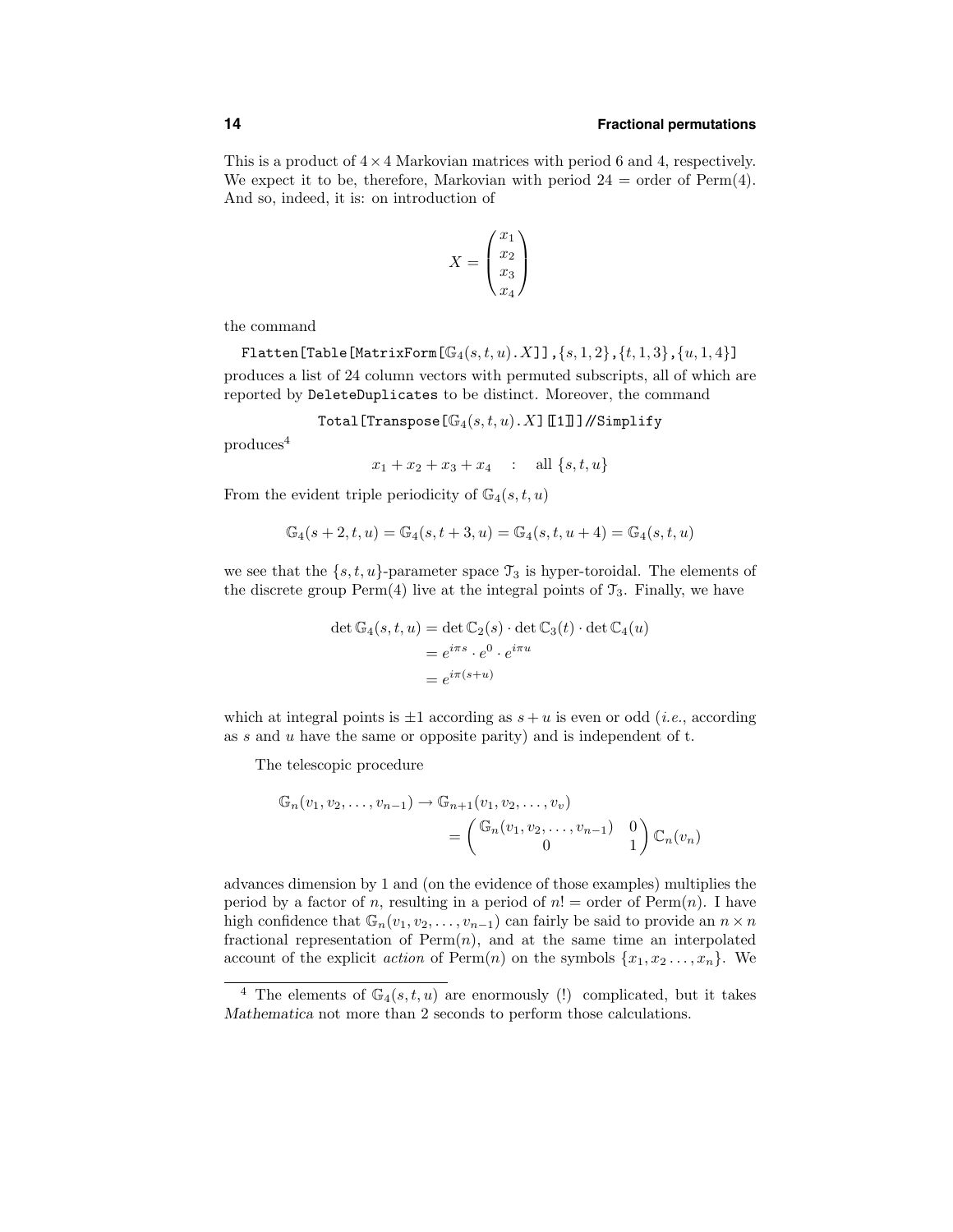## **Some unexplored ideas, and an unsolved problem 15**

expect det  $\mathbb{G}_n(v_1, v_2, \ldots, v_{n-1})$ —the continuous analog of the parity of the elements of  $\text{Perm}(n)$ —to be given by

$$
\det \mathbb{G}_n(v_1, v_2, \dots, v_{n-1}) = e^{i\pi(v_1 + v_3 + \dots + v_p)}
$$

where  $p =$  greatest odd integer  $\leq (n - 1)$ .

**Some unexplored ideas.** From the elements  $\{g_1, g_2, \ldots, g_n\}$   $(g_1 = \text{identity})$  of a finite group construct the group table, the successive rows of which

$$
k^{\text{th}} \text{ row} \quad : \quad g_k \cdot \{g_1, g_2, \dots, g_n\}
$$

are permutations of the first row, which is the upshot of Cayley's theorem: all finite groups are isomorphic to subgroups of  $\text{Perm}(m_{\text{suffixing length}})$ . Look, for example, to the square group (dihedral group of order 8), which describes the symmetries of the following figure:



We have

$$
(1,2,3,4) \longrightarrow \begin{cases} (1,2,3,4) & \text{by identity } \mathbb{I} \\ (4,1,2,3) & \text{by } 90^{\circ} \text{ clockwise rotation } \mathbb{R}_1 \\ (3,4,1,2) & \text{by } 180^{\circ} \text{ clockwise rotation } \mathbb{R}_2 \\ (2,3,4,1) & \text{by } 270^{\circ} \text{ clockwise rotation } \mathbb{R}_3 \\ (4,3,2,1) & \text{by reflection in horizontal axis } \mathbb{H} \\ (2,1,4,3) & \text{by reflection in vertical axis } \mathbb{V} \\ (3,2,1,4) & \text{by reflection in ascending diagonal } \mathbb{D}_1 \\ (1,4,3,2) & \text{by reflection in descending diagonal } \mathbb{D}_2 \end{cases}
$$

which are accomplished by the matrices shown on the next page. Those matrices live, as noted, at an 8-element subset of the 24 integral points  $\{i, j, k\}$  on  $\mathcal{T}_3$ . We note that the first four of those operations (represented by  $\mathbb{I}, \mathbb{R}_1, \mathbb{R}_2, \mathbb{R}_3$ ) reside on the curve  $(0, 0, u)$ , while the latter four (represented by  $\mathbb{H}, \mathbb{V}, \mathbb{D}_1, \mathbb{D}_2$ ) reside on the curve  $(1, 2, u)$ . It is tempting to suppose that

$$
\{\mathbb{G}_3(0,0,u), \mathbb{G}_3(1,2,u)\}\
$$

provides a continuous generalization of the square group (note in this connection that the permutations of a card can be accomplished by continuous rotations about five axes in 3-space), and that all subgroups of Perm(3) can be associated with curves drawn on  $\mathcal{T}_3$ .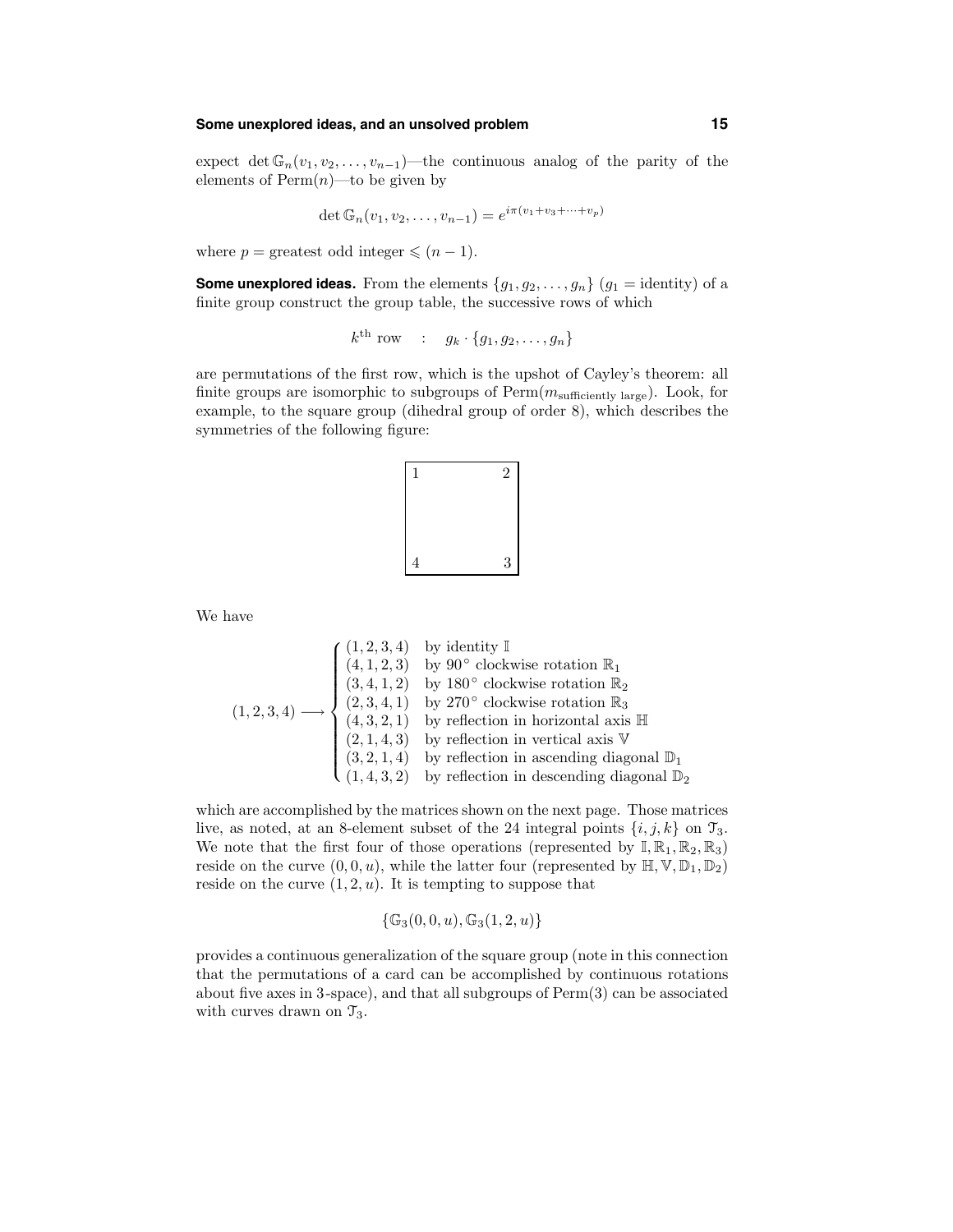$$
\mathbb{I} = \begin{pmatrix} 1 & 0 & 0 & 0 \\ 0 & 1 & 0 & 0 \\ 0 & 0 & 1 & 0 \\ 0 & 0 & 0 & 1 \end{pmatrix} = \mathbb{G}_4(0,0,0)
$$
  
\n
$$
\mathbb{R}_1 = \begin{pmatrix} 0 & 0 & 0 & 1 \\ 1 & 0 & 0 & 0 \\ 0 & 1 & 0 & 0 \\ 0 & 0 & 1 & 0 \end{pmatrix} = \mathbb{G}_4(0,0,1)
$$
  
\n
$$
\mathbb{R}_2 = \begin{pmatrix} 0 & 0 & 1 & 0 \\ 0 & 0 & 0 & 1 \\ 1 & 0 & 0 & 0 \\ 0 & 1 & 0 & 0 \end{pmatrix} = \mathbb{G}_4(0,0,2)
$$
  
\n
$$
\mathbb{R}_3 = \begin{pmatrix} 0 & 1 & 0 & 0 \\ 0 & 0 & 1 & 0 \\ 0 & 0 & 0 & 1 \\ 1 & 0 & 0 & 0 \end{pmatrix} = \mathbb{G}_4(0,0,3)
$$
  
\n
$$
\mathbb{H} = \begin{pmatrix} 0 & 0 & 0 & 1 \\ 0 & 0 & 1 & 0 \\ 0 & 1 & 0 & 0 \\ 0 & 0 & 0 & 1 \end{pmatrix} = \mathbb{G}_4(1,2,3)
$$
  
\n
$$
\mathbb{D}_1 = \begin{pmatrix} 0 & 1 & 0 & 0 \\ 1 & 0 & 0 & 0 \\ 1 & 0 & 0 & 0 \\ 1 & 0 & 0 & 0 \end{pmatrix} = \mathbb{G}_4(1,2,1)
$$
  
\n
$$
\mathbb{D}_2 = \begin{pmatrix} 1 & 0 & 0 & 0 \\ 0 & 1 & 0 & 0 \\ 0 & 0 & 1 & 0 \\ 0 & 0 & 1 & 0 \end{pmatrix} = \mathbb{G}_4(1,2,2)
$$

Familiarly, the square group is non-Abelian, which is to say: the group table

|                |                |                  | $\mathbb{R}_1$ $\mathbb{R}_2$ $\mathbb{R}_3$ H |                  |                  | $\mathbb {V}$  | $\mathbb{D}_1$ | $\mathbb{D}_2$ |
|----------------|----------------|------------------|------------------------------------------------|------------------|------------------|----------------|----------------|----------------|
| $\mathbb{I}$   | $\mathbb{I}$   | $\mathbb{R}_1$   | $\mathbb{R}_2$                                 | $\mathbb{R}_3$   | $\mathbb H$      | $\mathbb {V}$  | $\mathbb{D}_1$ | $\mathbb{D}_2$ |
| $\mathbb{R}_1$ | $\mathbb{R}_1$ | $\mathbb{R}_2$   |                                                | $\mathbb{R}_3$ I | $\mathbb{D}_2$   | $\mathbb{D}_1$ | $_{\rm{H}}$    | $\mathbb {V}$  |
| $\mathbb{R}_2$ | $\mathbb{R}_2$ |                  | $\mathbb{R}_3$ I                               |                  | $\mathbb{R}_1$ V | $\mathbb H$    | $\mathbb{D}_2$ | $\mathbb{D}_1$ |
| $\mathbb{R}_3$ |                | $\mathbb{R}_3$ I | $\mathbb{R}_1$                                 | $\mathbb{R}_2$   | $\mathbb{D}_1$   | $\mathbb{D}_2$ | $\mathbb V$    | $\mathbb H$    |
| H              | $_{\rm HI}$    | $\mathbb{D}_1$   | $\mathbb {V}$                                  | $\mathbb{D}_2$   | $\mathbb I$      | $\mathbb{R}_2$ | $\mathbb{R}_1$ | $\mathbb{R}_3$ |
| $\mathbb {V}$  | V              | $\mathbb{D}_2$   | $\mathbb H$                                    | $\mathbb{D}_1$   | $\mathbb{R}_2$   | $\mathbb I$    | $\mathbb{R}_3$ | $\mathbb{R}_1$ |
| $\mathbb{D}_1$ | $\mathbb{D}_1$ | V                | $\mathbb{D}_2$                                 | H                | $\mathbb{R}_3$   | $\mathbb{R}_1$ | $\mathbbm{I}$  | $\mathbb{R}_2$ |
| D,             | $\mathbb{D}_2$ | $\mathbb H$      | $\mathbb{D}_1$                                 | $\mathbb V$      | $\mathbb{R}_1$   | $\mathbb{R}_3$ | $\mathbb{R}_2$ | I              |
|                |                |                  |                                                |                  |                  |                |                |                |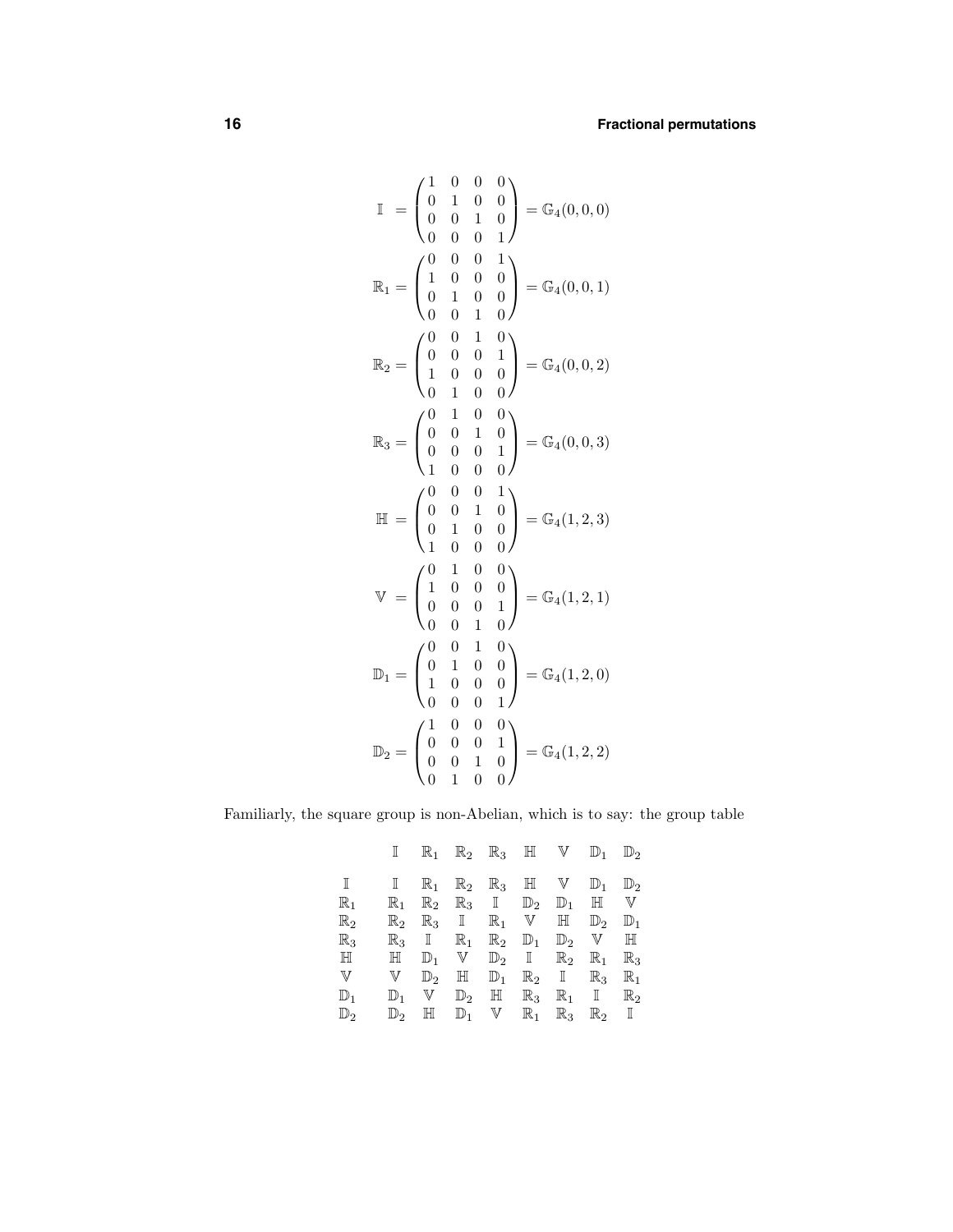#### **Some unexplored ideas, and an unsolved problem 17**

is not symmetric (though it possesses symmetric sub-blocks, indicating the commutativity of  $\{\mathbb{R}_1, \mathbb{R}_2, \mathbb{R}_3\}$ ,  $\{\mathbb{H}, \mathbb{V}\}\$  and  $\{\mathbb{D}_1, \mathbb{D}_2\}$ ). This brings into focus the fact that while all matrices of the form  $\mathbb{C}_n(t)$  (any n) commute, the matrices  $\mathbb{G}_n(v_1, v_2, \ldots, v_{n-1})$ —formed telescopically from them—generally do not. We confront therefore this fundamental question: **How do fractional permutations compose?** This is a difficult question to which I will return...but first I would like to empty my head of some additional unexplored—and quite possibly frivilous—ideas.

In the quantum theory of indistinguishable particles one encounters objects of the form

$$
\Psi_S(x_1, x_2, \dots, x_n) = \sum_{\mathcal{P}} \psi(\mathcal{P}[x_1, x_2, \dots, x_n])
$$

$$
\Psi_A(x_1, x_2, \dots, x_n) = \sum_{\mathcal{P}} (-)^{\mathcal{P}} \psi(\mathcal{P}[x_1, x_2, \dots, x_n])
$$

—"symmetrized/antisymmetrized" versions of the function  $\psi(x_1, x_2, \ldots, x_n)$ . Often one assumes  $\psi(x_1, x_2, \ldots, x_n)$  to have the form

$$
\psi(x_1, x_2, \dots, x_n) = \phi_{i_1}(x_1) \phi_{i_2}(x_2) \cdots \phi_{i_n}(x_n)
$$

where the  $\phi_i(x)$  are orthonormal elements of a Hilbert space  $\mathcal H$  and—writing  $\mathcal F_n$ to denote the space of all such (anti)symmetrized product functions—constructs the Fock space  $\mathcal{F} = \mathcal{F}_0 \oplus \mathcal{F}_1 \oplus \mathcal{F}_2 \oplus \cdots$  and introduces operators  $a_i$  and  $a_i^+$ that (respectively) remove  $\phi_i(x_n)$ -dependence from elements of  $\mathcal{F}_k$  to produce elements of  $\mathfrak{F}_{k-1}$  or introduce  $\phi_i(x_n)$ -dependence to produce elements of  $\mathfrak{F}_{k+1}$ .<sup>5</sup> I am led semi-whimsically to wonder: Is it feasible to

replace 
$$
\sum_{\mathcal{P}}
$$
 by  $\int_{\mathcal{G}}$  ?  
replace  $\sum_{\mathcal{P}} (-)^{\mathcal{P}}$  by  $\int_{\mathcal{G}} det(\mathcal{G})$  ?

Having wandered into the quantum regime, I note that modern quantum theory has given rise the development of ideas alternative to those we associate with the names of Maxwell-Boltzmann, Einstein-Bose and Fermi-Dirac, several of which are known as "fractional statistics." I am thinking of "parastatistics"

<sup>5</sup> In "Toy quantum field theory: populations of indistinguishable finite-state systems," (notes for a Reed Physics Seminar presented on 1 November 2000), I show in detail how such a formalism works out when the  $\phi_i(x)$  are replaced by orthonormal basis vectors in a finite-dimensional vector space and products are replaced by Kronecker products. I apply the resulting formalism illustratively to the quantum theory of angular momentum, and obtain results that somewhat resemble results obtained by Majorana and Schwinger.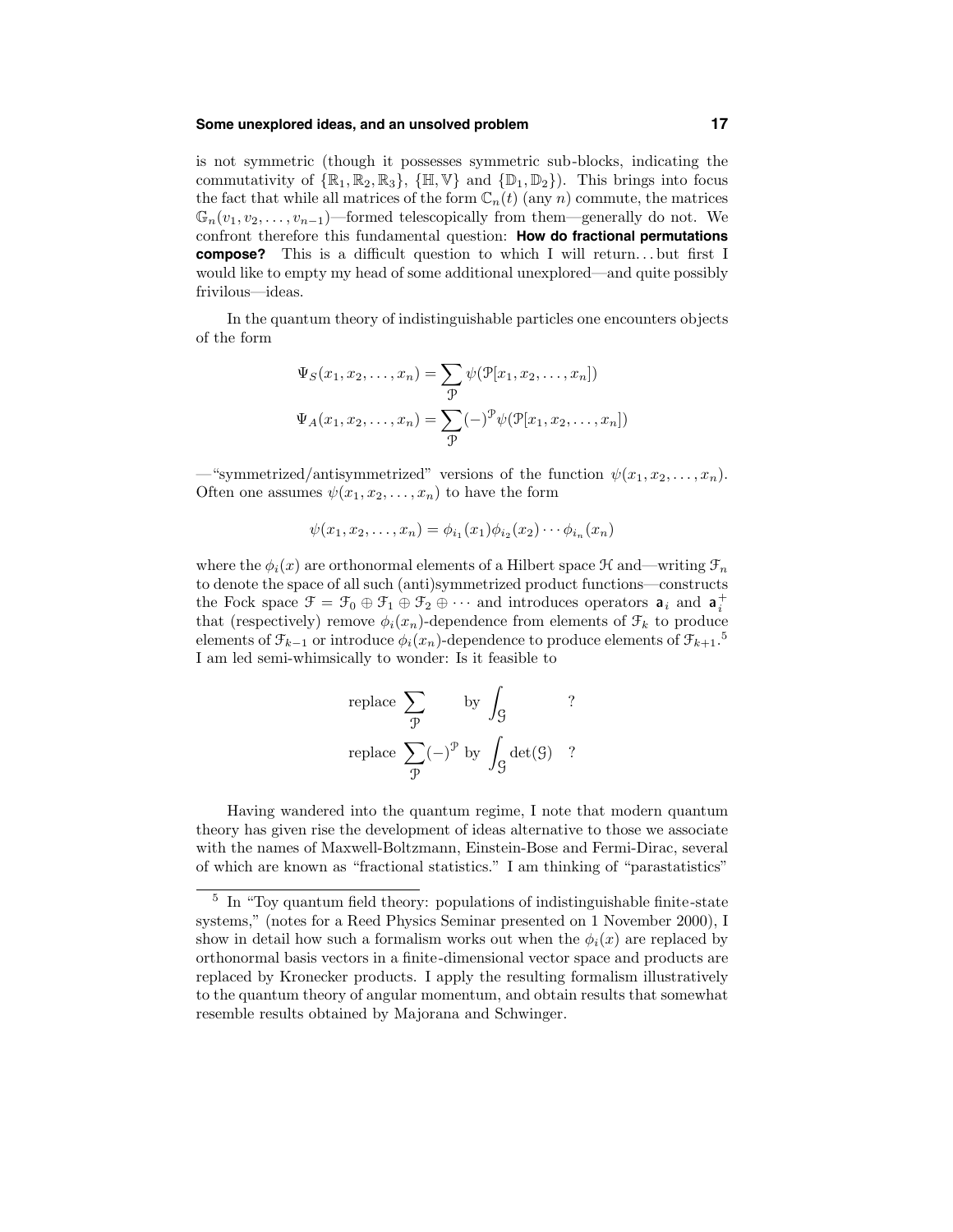(which engaged the productive interest of O. W. Greenberg, my friend from Brandeis days), "braid statistics," "anyon statistics (Abelian & non-Abelian)" which inter into the theory of the fractional quantum Hall effect and engage notions like fractional spin, fractional charge, topological field theory, Berry phase and similar exotica. One cannot but wonder whether "fractional permutations" have a role to play (perhaps already do play?) in such subject areas.

**The composition problem for fractional permutations.** The permutation group Perm(n) is—as a group—certainly closed under composition. The set of all  $n \times n$  Markov matrices is also closed under composition.<sup>6</sup>  $\mathbb{G}_n(\xi)$ -matrices<sup>7</sup> are Markovian and have been seen—at least in the cases  $\mathbb{G}_3$ (integers) and  $\mathbb{G}_4$ (integers), where they reproduce the action of Perm $(3)$  and Perm $(4)$ —to be multiplicatively closed. It is natural, therefore, to anticipate the existence of formulae of the type

$$
\mathbb{G}_n(\xi_1) \cdot \mathbb{G}_n(\xi_2) = \mathbb{G}_n(\xi_n(\xi_1, \xi_2))
$$

where  $\xi(\xi_1, \xi_2)$  provides the fractional extension of the Perm $(n)$  group table,<sup>8</sup> to which it reduces when  $\xi_1$  and  $\xi_2$  are both integral.

Composition problems of this sort are usually difficult. For example: the composition of  $3 \times 3$  rotation matrices entails finding  $\{\theta, \mathbb{A}\}\$  such that

<sup>7</sup> Here I have adopted the abbreviation  $\xi = \{v_1, v_2, \ldots, v_{n-1}\}.$ <br><sup>8</sup> Mathematica's MinimumChangePermutations[{1,2,3}], which requires installation of the the Combinatorica package, produces

$$
p_1 = \{1, 2, 3\}
$$
  $p_3 = \{3, 1, 2\}$   $p_5 = \{2, 3, 1\}$   
 $p_2 = \{1, 2, 3\}$   $p_4 = \{1, 3, 2\}$   $p_6 = \{3, 2, 1\}$ 

Writing (for example)  $\{2,3,1\}\{a,b,c\} = \{b,c,a\}$  to signify that the first factor has acted upon the second (accomplished by Permute  $[\{a, b, c\}, \{2, 3, 1\}]$ ), we obtain for Perm(3) this illustrative group table:

|                                           | $p_1$ $p_2$ $p_3$ $p_4$ $p_5$ $p_6$ |  |  |
|-------------------------------------------|-------------------------------------|--|--|
|                                           | $p_1$ $p_2$ $p_3$ $p_4$ $p_5$ $p_6$ |  |  |
| $p_2$ $p_2$ $p_1$ $p_4$ $p_3$ $p_6$ $p_5$ |                                     |  |  |
| $p_3$ $p_3$ $p_6$ $p_5$ $p_2$ $p_1$ $p_4$ |                                     |  |  |
| $p_4$ $p_4$ $p_5$ $p_6$ $p_1$ $p_2$ $p_3$ |                                     |  |  |
| $p_5$ $p_5$ $p_4$ $p_1$ $p_6$ $p_3$ $p_2$ |                                     |  |  |
|                                           | $p_6$ $p_3$ $p_2$ $p_5$ $p_4$ $p_1$ |  |  |

That is the kind of information we expect  $\xi_3(\xi_1, \xi_2)$  to provide. And, moreover, to interpolate!

<sup>6</sup> But not a group: it contains an identity, but the inverses of Markov matrices are typically—but not invariably—non-Markovian (columns sum to unity, but some elements may fall outside the interval  $[0, 1]$ .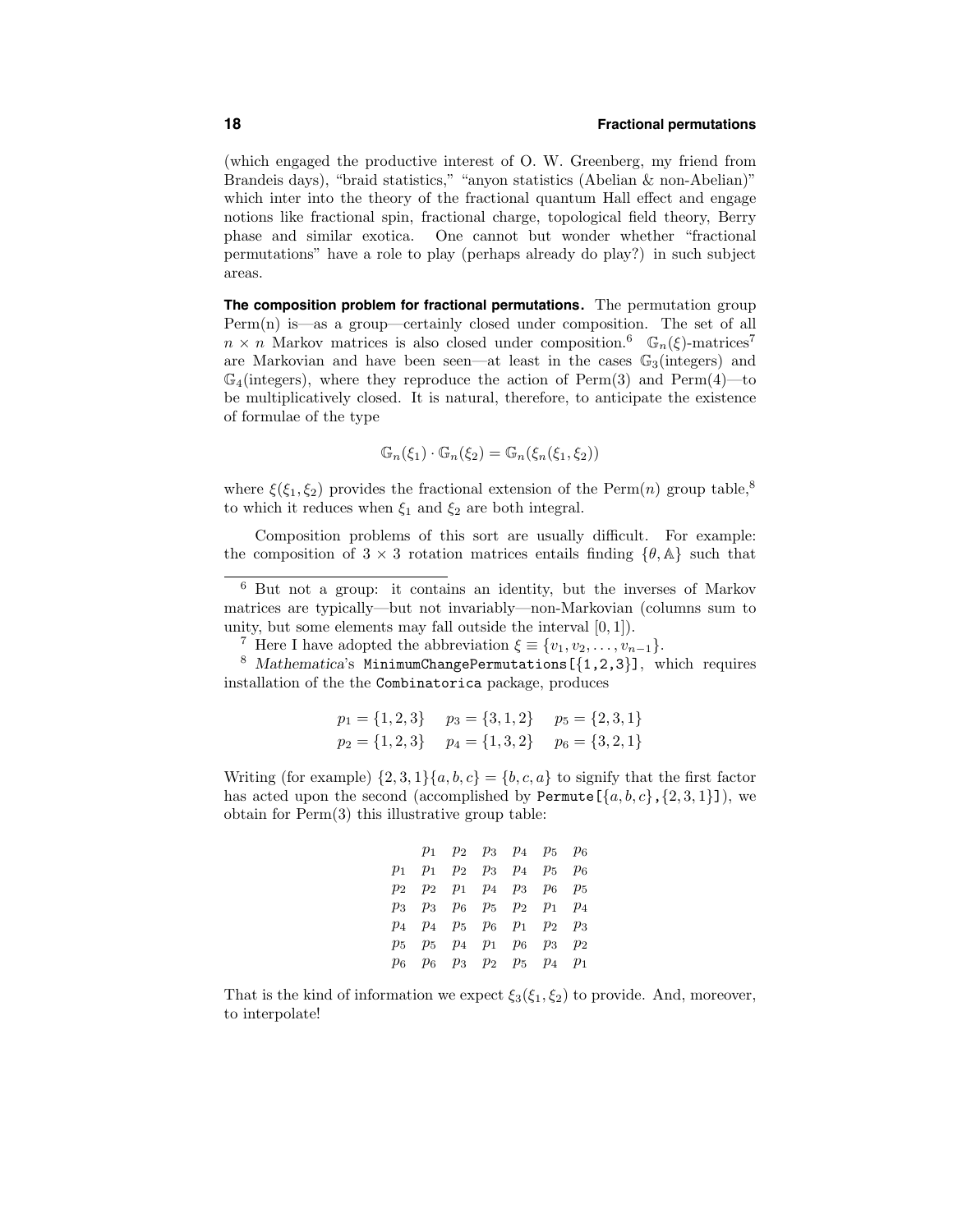## **The composition problem for fractional permutations 19**

$$
e^{\theta_1 \mathbb{A}_1} \cdot e^{\theta_2 \mathbb{A}_2} = e^{\theta \mathbb{A}}
$$

where in the present instance the A-matrices are  $3 \times 3$  antisymmetric. The problem becomes difficult when  $A_1$  and  $A_2$  fail to commute (or at least to commute with their commutator). The generalized spectral resolution provides in principle a method of attack, but generally leads to results in which it is difficult to discover a coherent pattern.<sup>9</sup>

I restrict my exploratory remarks to the simplest case: the composition problem posed by  $\mathbb{G}_3(s,t).^{10}$ 

The eigenvalues of  $\mathbb{G}_3(s,t)$ , as supplied by *Mathematica*, are complicated, but can be brought finally to the form

$$
\lambda_1 = 1
$$
\n
$$
\lambda_2 = \alpha - \sqrt{\alpha^2 - e^{i\pi s}}
$$
\n
$$
\lambda_3 = \alpha + \sqrt{\alpha^2 - e^{i\pi s}}
$$
\n
$$
\lambda_4 = e^{i\frac{1}{2}\pi s} \cos \frac{1}{2}\pi s \cos \frac{2}{3}\pi t
$$
\n(7)

which are, we happen to notice, the roots of

$$
(x-1)(x^2 - 2\alpha x + e^{i\pi s}) = 0
$$

Interestingly, they would yield the correct product

$$
\det \mathbb{G}_3(s, t) = \lambda_1 \lambda_2 \lambda_3 = e^{i \pi s}
$$

whatever real or complex value were assigned to  $\alpha$ . Elementary manipulations give

$$
\lambda_2 = e^{i\frac{1}{2}\pi s} \left\{ (\cos \frac{1}{2}\pi s \cos \frac{2}{3}\pi t) - i\sqrt{1 - (\cos \frac{1}{2}\pi s \cos \frac{2}{3}\pi t)^2} \right\}
$$
  

$$
\lambda_3 = e^{i\frac{1}{2}\pi s} \left\{ (\cos \frac{1}{2}\pi s \cos \frac{2}{3}\pi t) + i\sqrt{1 - (\cos \frac{1}{2}\pi s \cos \frac{2}{3}\pi t)^2} \right\}
$$

whence

$$
\lambda_2 = e^{i\left[\frac{1}{2}\pi s - \varphi(s,t)\right]}
$$
  
\n
$$
\lambda_3 = e^{i\left[\frac{1}{2}\pi s + \varphi(s,t)\right]}
$$
\n(8.1)

where

$$
\varphi(s,t) = \arccos\left(\cos\frac{1}{2}\pi s\,\cos\frac{2}{3}\pi t\right) \n= \arccos\left\{\frac{1}{2}\left[\cos\pi\left(\frac{1}{2}s + \frac{2}{3}t\right) + \cos\pi\left(\frac{1}{2}s - \frac{2}{3}t\right)\right]\right\}
$$
\n(8.2)

Equations (7) conform to the fact that the eigenvalues of unitary matrices lie always on the unit circle. At  $t = 0$  they supply  $\lambda_2 = e^{i \pi s}$  and  $\lambda_3 = 1$ .

<sup>&</sup>lt;sup>9</sup> This problem, as it relates to  $4 \times 4$  Lorentz matrices, is—after many pages of dense algebraic preparation—addressed and solved on pages 75–94 of Elements of Special Relativity (1966).

<sup>&</sup>lt;sup>10</sup> The case  $\mathbb{G}_2(s) \equiv \mathbb{C}_2(s)$  is trivial, since it is cyclic.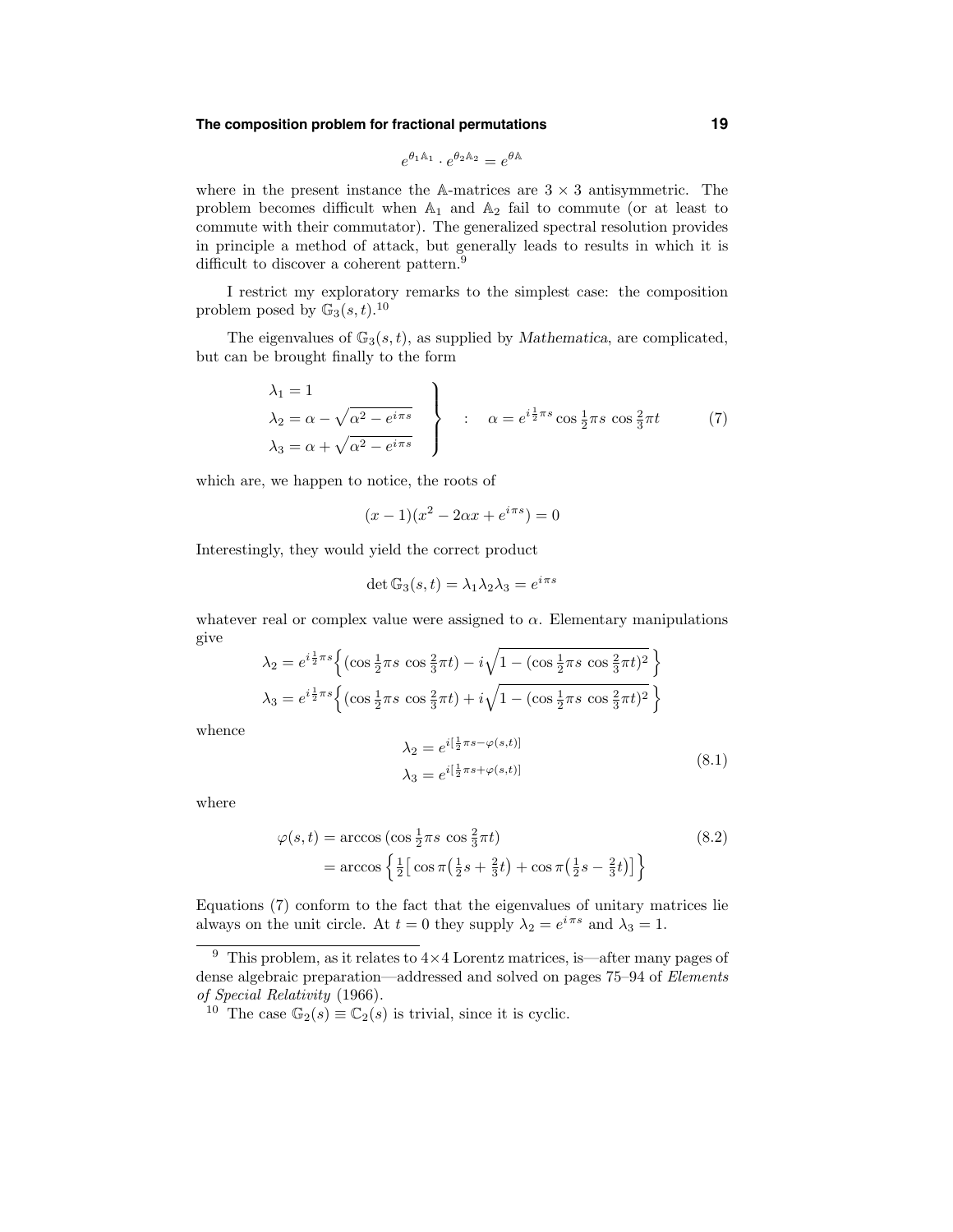The eigenvalues of  $\mathbb{G}_3(s,t;\sigma,\tau) \equiv \mathbb{G}_3(s,t) \cdot \mathbb{G}_3(\sigma,\tau)$ , as supplied to us by Mathematica, are  $\{1, \lambda_2(s,t;\sigma,\tau), \lambda_3(s,t;\sigma,\tau)\}$  where

$$
\lambda_2 = (sum of 9 terms) - \sqrt{(sum of 48 terms)}
$$

from which  $\lambda_3$  is obtained by a simple sign reversal, and where the terms are real or imaginary 4-fold products of sines or cosines (or their squares) of  $\{\pi s, \pi\sigma, \frac{2}{3}\pi t, \frac{2}{3}\pi\tau\}$ ; they are, in short, a complicated mess. But they do conform to the requirement that

$$
\det \mathbb{G}_3(s, t)\mathbb{G}_3(\sigma, \tau) = \lambda_2 \lambda_3 = \det \mathbb{G}_3(s, t) \cdot \det \mathbb{G}_3(s, t) = e^{i \pi (s + \sigma)}
$$

and yield to simplifications patterned on (7). We find at length that

$$
\lambda_1(s, t, \sigma, \tau) = 1
$$
  

$$
\lambda_2(s, t, \sigma, \tau) = a - \sqrt{a^2 - e^{i\pi(s+\sigma)}}
$$
  

$$
\lambda_3(s, t, \sigma, \tau) = a + \sqrt{a^2 - e^{i\pi(s+\sigma)}}
$$

where

$$
a = e^{i\frac{1}{2}\pi(s+\sigma)}A
$$

and

$$
A(s, t, \sigma, \tau) = \frac{1}{4} \left\{ \begin{array}{l} \cos \pi \left[ \frac{1}{2} (s + \sigma) + \frac{2}{3} (t + \tau) \right] + \cos \pi \left[ \frac{1}{2} (s + \sigma) + \frac{2}{3} (t - \tau) \right] \\ + \cos \pi \left[ \frac{1}{2} (s + \sigma) - \frac{2}{3} (t + \tau) \right] + \cos \pi \left[ \frac{1}{2} (s + \sigma) - \frac{2}{3} (t - \tau) \right] \\ + \cos \pi \left[ \frac{1}{2} (s - \sigma) + \frac{2}{3} (t + \tau) \right] - \cos \pi \left[ \frac{1}{2} (s - \sigma) + \frac{2}{3} (t - \tau) \right] \\ + \cos \pi \left[ \frac{1}{2} (s - \sigma) + \frac{2}{3} (t + \tau) \right] - \cos \pi \left[ \frac{1}{2} (s - \sigma) - \frac{2}{3} (t - \tau) \right] \right\} \\ = \frac{1}{2} \left\{ \begin{array}{l} \cos \pi \left[ \frac{1}{2} (s + \sigma) \right] \cos \pi \left[ \frac{2}{3} (t + \tau) \right] \\ + \cos \pi \left[ \frac{1}{2} (s + \sigma) \right] \cos \pi \left[ \frac{2}{3} (t - \tau) \right] \\ + \cos \pi \left[ \frac{1}{2} (s - \sigma) \right] \cos \pi \left[ \frac{2}{3} (t + \tau) \right] \\ - \cos \pi \left[ \frac{1}{2} (s - \sigma) \right] \cos \pi \left[ \frac{2}{3} (t - \tau) \right] \end{array} \right\}
$$

give

$$
\begin{aligned}\n\lambda_2 \\
\lambda_3\n\end{aligned}\n\bigg\} = e^{i\frac{1}{2}\pi(s+\sigma)} \{A \mp i\sqrt{1-A^2}\} \\
= e^{i\left[\frac{1}{2}\pi(s+\sigma) \mp \Phi(s,t,\sigma,\tau)\right]} \tag{9.1}
$$

$$
\Phi(s, t, \sigma, \tau) = \arccos[A(s, t, \sigma, \tau)] \tag{9.2}
$$

From (9) we recover (8) at  $\sigma = \tau = 0$ , as we should, since  $\mathbb{G}_3(0,0) = \mathbb{I}$ . The periodicity properties of  $\Phi(s,t,\sigma,\tau)$  duplicate (in the sense "provide two copies of") those of  $\varphi(s,t)$ , just as the periodicity properties of  $\mathbb{G}_3(s,t;\sigma,\tau)$  duplicate those of  $\mathbb{G}_3(s,t)$ .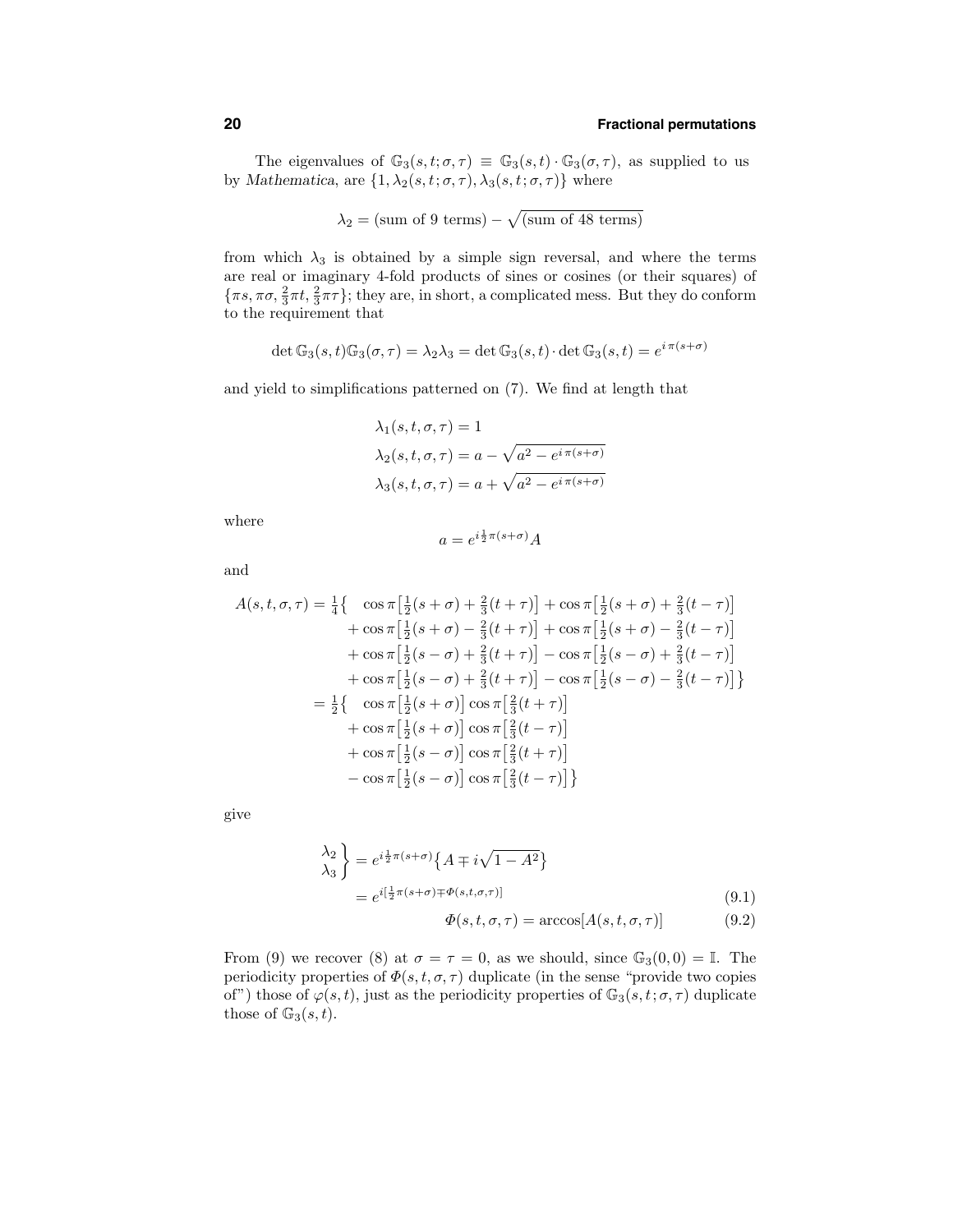#### **The composition problem for fractional permutations 21**

The results (9), though not simple, are at any rate attractively patterned, which encouraged me to think that the description of  $\mathbb{G}_3(s,t;\sigma,\tau)$  might also be, and might—in the sense that  $(9.1)$  mimics the structure of  $(8.1)$ —mimic the structure of  $\mathbb{G}_3(s,t)$ , which at page 13 had been allowed to remain within Mathematica's memory, but of which I undertook to make patterned sense. When numerical values are assigned arbitrarily to  $\{s, t\}$  Mathematica reports that the eigenvectors corresponding to the eigenvalues  $\{1, \lambda_1, \lambda_2\}$  to be of the forms

$$
\begin{pmatrix} 1 \\ 1 \\ 1 \end{pmatrix}, \quad \begin{pmatrix} \alpha_2 & +i\beta_2 \\ -(\alpha_2+1)-i\beta_2 \\ 1 \end{pmatrix}, \quad \begin{pmatrix} \alpha_3 & +i\beta_3 \\ -(\alpha_3+1)-i\beta_3 \\ 1 \end{pmatrix}
$$

respectively, where the elements of the latter two sum to zero, and which altogether comprise an unnormalized orthogonal triad. The problem, therefore, is to make structured symbolic sense of  $a_{21} = \alpha_2 + i\beta_2$ . But  $a_{21}$  is enormously complicated, and an intense effort to make sense of it came to naught; my effort to construct a patterned symbolic description of  $\mathbb{G}_3(s,t)$  was frustrated. The problem here traces to the circumstance that  $\mathbb{G}_3(s,t)$  is by construction a product, and the spectral properties of products stand in an obscure relationship to those of the factors (except when they commute). We can expect that problem to be exacerbated when we turn from  $\mathbb{G}_3(s,t)$  to  $\mathbb{G}_3(s,t)\cdot\mathbb{G}_3(\sigma,\tau)$ . The problem presented by  $\mathbb{G}_4(s,t,u) \cdot \mathbb{G}_4(\sigma,\tau,v)$  is even worse, while that presented by the composition law for the fractional extension of  $\text{Perm}(n)$  ( $n \geq 5$ ) is quite out of reach, since Mathematica does not provide symbolic solutions of quintics or higher order polynomials.

It is, however, perhaps worth mentioning that if one assigns (integral or non-integral) values to  $s$  (else  $t$ ) things simplify greatly. For example, we have

$$
\mathbb{G}_3(1,t) = \frac{1}{3} \begin{pmatrix} 1 - C + \sqrt{3}S & 1 + 2C & 1 - C - \sqrt{3}S \\ 1 + 2C & 1 - C - \sqrt{3}S & 1 - C + \sqrt{3}S \\ 1 - C - \sqrt{3}S & 1 - C + \sqrt{3}S & 1 + 2C \end{pmatrix}
$$

$$
C = \cos\frac{2}{3}\pi t, \quad S = \sin\frac{2}{3}\pi t
$$

which by det  $\mathbb{G}_3(1,t) = -1$  (all t) is seen to interpolate between the odd elements of Perm $(3)$ ; *i.e.*. to trace a curve on  $\mathcal{T}_2$ . Similarly,

$$
\mathbb{G}_3(0,t) = \frac{1}{3} \begin{pmatrix} 1+2C & 1-C-\sqrt{3}S & 1-C+\sqrt{3}S \\ 1-C+\sqrt{3}S & 1+2C & 1-C-\sqrt{3}S \\ 1-C-\sqrt{3}S & 1-C+\sqrt{3}S & 1+2C \end{pmatrix}
$$

is seen by det  $\mathbb{G}_3(1,t) = +1$  to interpolate between the even elements of Perm(3). Those matrices are simple enough to admit of feasible symbolic spectral decomposition. Explicit composition is made simple in the latter case by the fact that  $\mathbb{G}_3(0,t)$  and  $\mathbb{G}_3(0,\tau)$  commute, but difficult in the former case because  $\mathbb{G}_3(1,t)$  and  $\mathbb{G}_3(1,\tau)$  generally fail to commute. Similar remarks pertain to  $\mathbb{G}_3(s, x)$  and  $\mathbb{G}_3(\sigma, x)$  unless  $x \equiv 0 \mod 3$ .